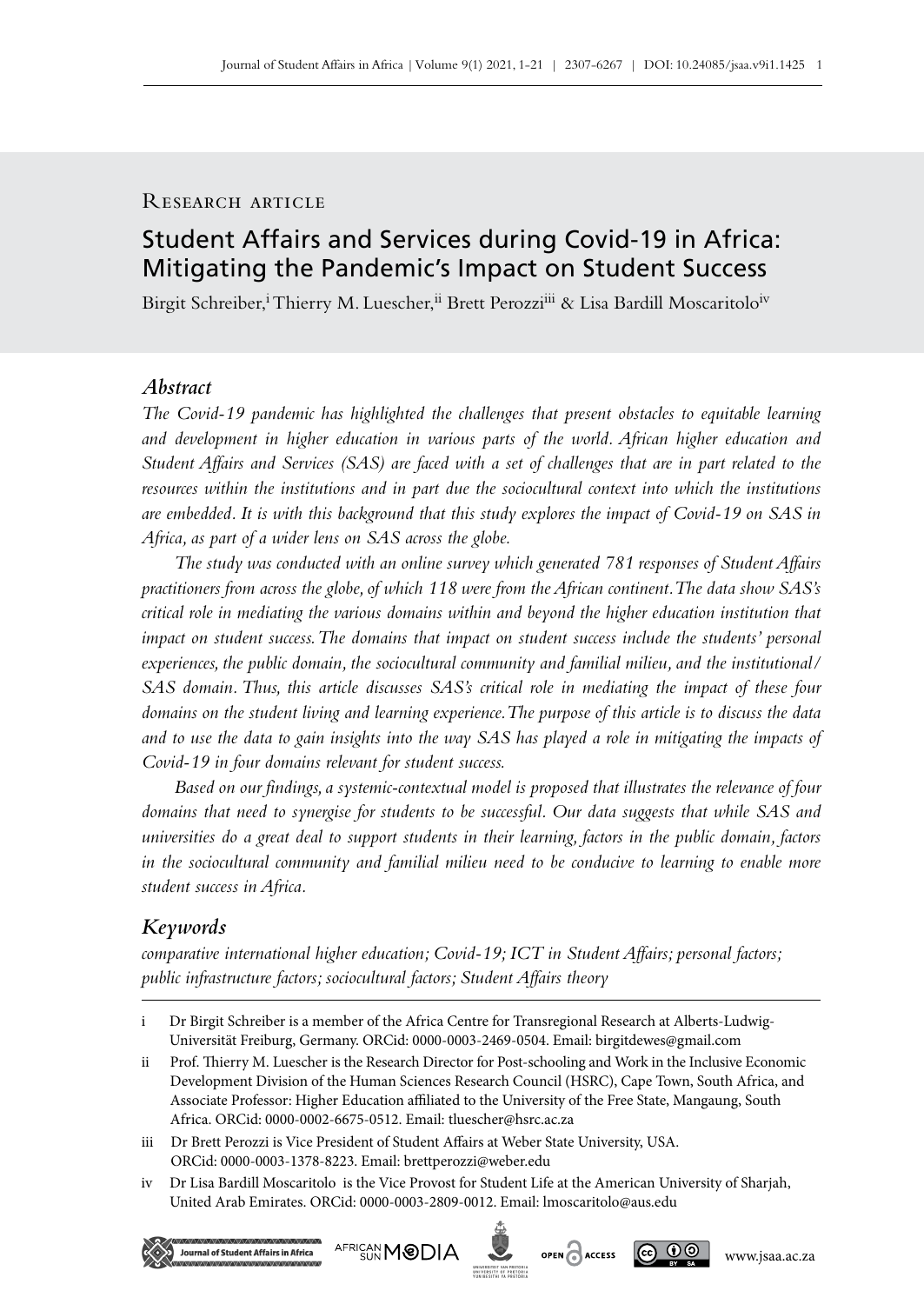# *Introduction*

During the Covid-19 pandemic, Student Affairs and Services (SAS) has proved to be amongst the most responsive and relevant divisions in higher education institutions across the globe, seeking to mitigate the impact, and engage with and provide students with development and support (McCarthy, 2020). In every world region and in different countries and institutions, SAS's ability to respond to Covid-19-related health scares and government-imposed precautions and restrictions has been impacted differently depending on a range of factors, including higher education structures and regulatory bodies, culture and resources, sociopolitical factors, size and shape of institution, and the demographics of the student body and student characteristics (Aristovnik et al., 2020). Some students were left with laptops, mobile devices and phones, data packs and Wi‑Fi codes and some with even less (Schreiber et al., 2020).

Many African<sup>1</sup> universities closed and left students to wait for further instructions (Crawford et al., 2020; Tesar, 2020; UNDP, 2020). Even though some universities in Africa rallied to provide online teaching, what is beyond the remote teaching and learning model are infrastructure and network holes, social-cultural inequities, and social-community environments that have "toxic social norms" (UNDP, 2020, p. 8) which may render a home environment unconducive to learning. It is this combination of challenges that has made remote learning away from the university campus extremely hard for some students, especially those from the most disadvantaged sections of society for whom attending a university offers a unique avenue for upward social-economic mobility (Heckman & Mosso, 2014; Marope, 2019). When students step off campus into significant social inequalities or only access education via online modalities, the tool of empowerment and emancipation, especially for vulnerable groups, is impaired (Altbach et al., 2010, p. 31). Accessing higher education was already a challenge for many vulnerable groups (Marinoni, 2020; Schendel & McCowan, 2016; UNDP, 2020), but with Covid‑19 it has now become an even greater hurdle (Humphrey, 2020; Marinoni, 2020; UNDP, 2020, p. 9) whereby the pandemic is likely to widen the gender gap, increase teenage pregnancies, reduce participa– tion in self-determination for many and cause significant setbacks for human development in Africa (UNDP, 2020).

SAS is instrumental in paving the way for student access, student persistence, retention, and success through its impact within and on institutions and through the support it provides to students in general, and particularly to certain student populations that require special services and required contextual conditions conducive for learning (Ludeman & Schreiber, 2020; Osfield et al., 2016). The overarching function of SAS in higher education across the globe is to contribute to equitable opportunity and support a developmental

<sup>1</sup> 'Africa' is used here as a collective continental term and for purposes of this study is used as part of the regional nomenclature suggested and used by UNESCO, including Asia, Europe, Middle East, Oceania, North America and South America (UNESCO, 2018). The authors note that the terminology and naming of these world regions are somewhat problematic and simplistic, are imprecise, are culturally, geographically and politically biased, susceptible to misrepresentation and tend to be Anglo-centric (see, for instance, Somerville's discussion on the "many histories of the continent" (2017, p. 6).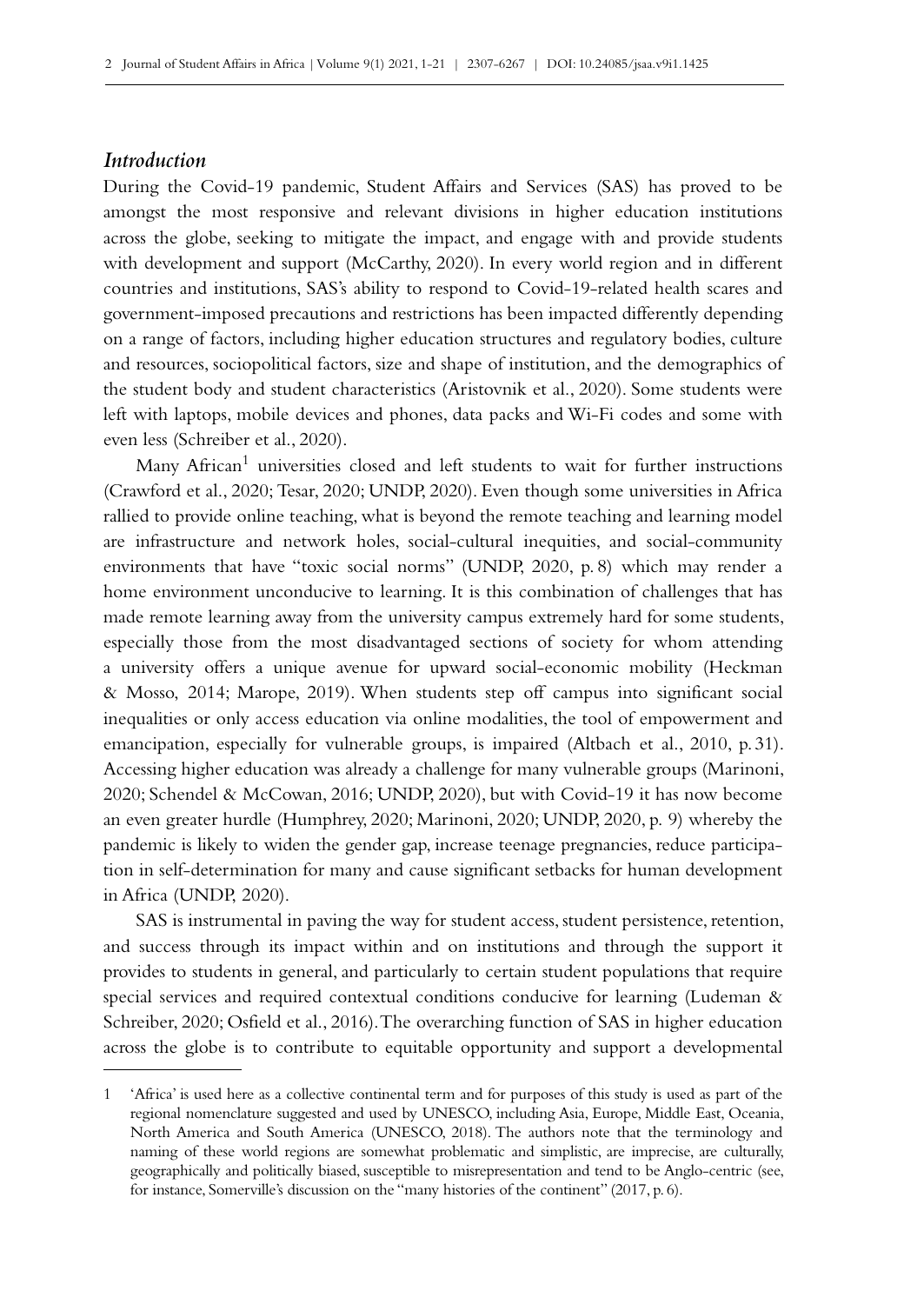model of higher education in pursuit of the global as well as national social justice and human development agenda (Ludeman & Schreiber, 2020). By promoting student engagement, enabling compatible living and learning contexts, providing health care and counselling, offering housing and residence life programmes, facilitating social, learning and personal safe spaces, implementing co‑curricular programmes for students to learn beyond their discipline and develop into healthy, critically thinking, active citizens, by mapping learning and career pathways and supporting students to overcome their unique challenges, SAS ensures equity and fairness on the campuses of institutions in our massified higher education systems (Kuh et al., 2005; Ludeman & Schreiber, 2020; Luescher-Mamashela, 2011; Pascarella & Terenzini, 2005). Covid‑19 has issued a massive challenge to SAS in Africa to be able to still provide its various engagement, social justice, and developmental functions in the face of emergency remote teaching.

In this article, we explore a range of different impacts that Covid‑19 has had on the role and function of SAS in Africa, especially focusing on SAS service provision, involvement in institutional and national decision-making, resources, vision, and mission. For this purpose, we explore and discuss the results of the Global Covid-19 Student Affairs and Services Survey, paying special attention to responses received from African student affairs practitioners.

Based on our findings, we propose a systemic-contextual model that illustrates the importance of four domains that need to be functional for students to be successful. While SAS contributes significantly to making universities inclusive and supportive spaces conducive to student development, our data show that factors in the public macro context, factors in the social-cultural milieu, and factors in the community context need to be favourable to learning to enable sustained student success in Africa.

### *Theory and Practice of Student Affairs and Services*

The theory and practice of Student Affairs have developed unevenly across the globe because of different levels of higher education development, differences in the historical origin and context-specific emphases of national higher education systems, institution-level variations, and different ways in which SAS relates to higher education and how epistemic communities and discourse has evolved, making this a 'low-consensus field' (Torres et al., 2019). However, the theory and practice of SAS tend to follow a trajectory observed widely by Pascarella and Terenzini (2005) from essentially an *in loco parentis* function of SAS to service delivery and extra-curricular programme delivery, and more recently towards embedded co‑curricular programmes for students and the intentional pursuit of integrated systemic-institutional impact on higher education to shape the living and learning contexts of students. The Smith's 2019 summary of '60 years of scholarship' highlights the breadth and depth of research and knowledge of SAS (Smith, 2019).

Learning and development does not occur in isolation but within a context where many factors play together to create adequate conditions for learning and development to take place (Tinto, 2014). Students are sandwiched at the intersection of these factors, and while impacted by these, students simultaneously and dynamically respond to and impact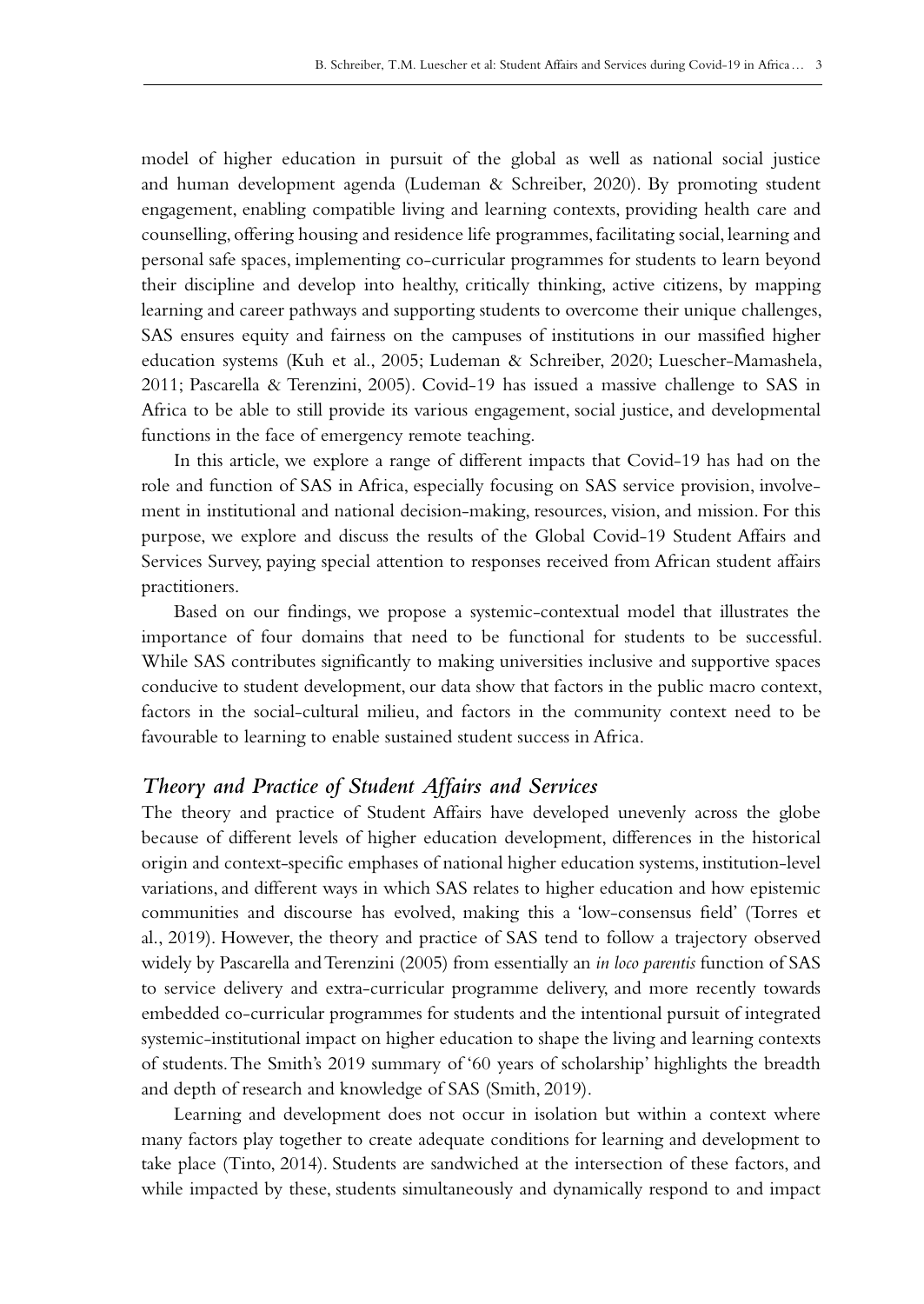them in turn. It is this systemic-dynamic and contextual understanding of the ecology of learning that provides a framework for understanding this research into the impact of Covid‑19 on SAS in Africa.

Theories and practices in SAS have mainly emerged from the USA and have been developed further in these and other contexts and can be broadly clustered into developmental theories and environmental impact theories of student learning and development (Pascarella & Terenzini, 2005; Tinto, 2014).

**The developmental theories of SAS** concentrate on the individual-socialpsychological changes of students before, during, and after higher education, focusing on the cognitive, moral, psycho-social and identity development of late adolescence and early adulthood (Pascarella & Terenzini, 2005). These developmental theories are made up, for instance, of Perry's stage theories, Baxter-Magolda's identity development theory, and Gilligan's moral development as well as Chickering's vector model of college student development (Pascarella & Terenzini, 2005). According to these theories, the SAS focus on student development in all its facets emphasises the students' development towards achieving autonomy and independence, theorising the intra- and inter-personal factors that are affected by living and learning influences and their interplay (Hamrick et al., 2002).

**The environmental impact theories** of student success broaden the scope of impact on student development from intra-psychic and inter-social to include the contextual, thus making student development a shared responsibility between environmental impacts and students. Agency for success is in each student where the site of development occurs, but also, and critically so, foregrounds the environmental and contextual factors into which the student is embedded. The environmental impact theorists of student success, comprising Tinto, Astin, Pascarella, Weidman, Kuh and others, all focus on the interplay of at least three influences that impact on a meaningful educational experience, albeit with different emphasis: (1) personal-cognitive resources of the students; (2) institutional-teachinglearning inputs; and (3) familial-social influences and social norms, into which the students' learning and development experiences are embedded. These three sets of influences need to converge to support the success of higher education and the success of students.

Astin (1993, 1996) proposed the Input-Environment-Outcome (I‑E‑O) model, based on Kurt Lewin's famous equation of  $B=F(PxE)$  – stating that behaviour is the result of the interaction of the person with her/his environment. Astin's (1977) notion of 'student involvement' along with Tinto's 'student retention' (1997, 1998) highlight the critical importance of students' connectedness, integration, and inclusion into communities of learning, all of which are key determinants of persistence and retention (Mannan, 2007; Hamrick et al., 2002). In Astin's model, the 'E' includes all staff, students, practices and policies, institutional cultures, and social contexts that impact on the student. Astin famously declared that "students learn by being involved" (Astin, 1985, p. 133) in the living and learning experience.

Tinto's integrative model has been described as "the most influential model" of environmental impact theories (McCubbin, 2003, p. 1). It highlights the students' interaction with the university context and coined the now ubiquitously used concept of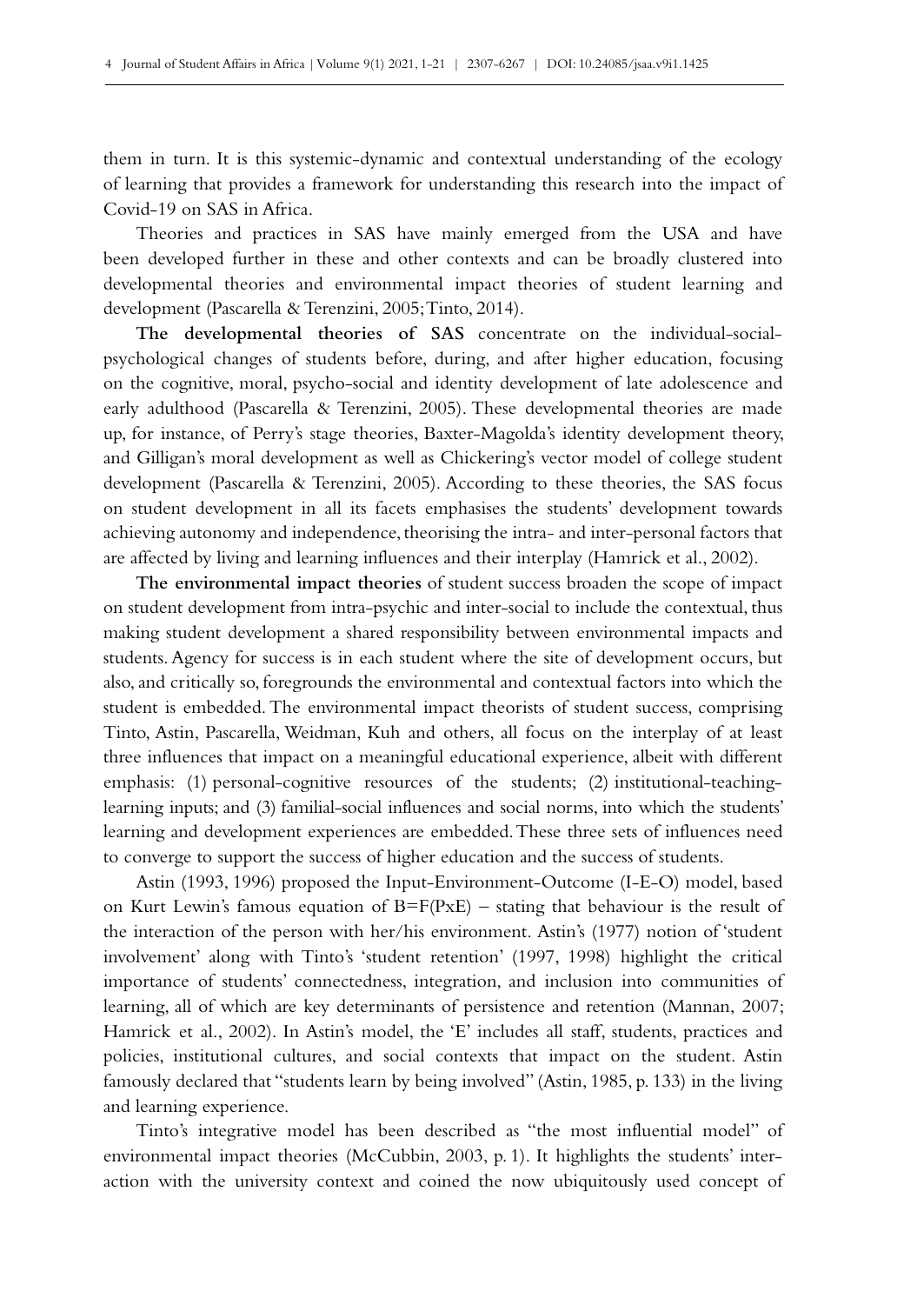'learning communities', thus firmly shifting the focus towards the complimentary relationship between social integration and academic integration of students as fundamental to student success, including the critical role that student living contexts play (Mannan, 2007; Tinto, 2014; Schreiber, Luescher & Moja, 2019). Tinto (1993, p.12) described his "integrative model" as primarily "sociological" in that students' intentions are continuously shaped by academic and social structures. In a study by McCubbin (2003), the correlation between integration and student success was less convincing for mature and returning students, but the relevance of integration for first time entering student has been firmly established (Pascarella & Terenzini, 2005; Kuh et al., 2005, 2009, 2010; Strydom et al., 2017).

Weidman (1984, 1989) expanded on Astin's and Tinto's models and included formal and informal influences of family and community as critical contributors to student success and termed these "undergraduate socialisation factors" (Weidman, 1989, p. 299). Weidman (1989) emphasised the synergy of micro and macro factors including factors beyond the ambit of the higher education institution, including society's role in student success.

Kuh (2005, 2009, 2010) seminally theorised and researched student engagement that has become the global measure of integration of students in their learning environment (Trowler, 2010; Coates, 2007). Student engagement, although critiqued for focusing on higher education institution-centric engagement practices (Trowler & Schreiber, 2020), has become a strong correlate of student success (Trowler, 2010; Coates, 2007). It is the interactions with academic staff (i.e. professors, lecturers, and teaching support), peers, and with the out-of-class experience that are reliable correlates of student success (Kuh et al., 2005, 2010). Some of the expansions of student engagement include the notions of oppositional engagement (Altbach et al., 2010; Trowler & Schreiber, 2020; Case, 2007; Luescher, 2017, 2018) that include discussions of oppositional behaviours, which nonetheless are behaviours and intentions that connect with the wider living and learning context.

**Researchers from South Africa** have shown that the experiences of alienation play a critical negative role in student persistence (Carolissen & Kiguwa, 2018; Case 2007). Scott (2009, p. 27), remarking on the South African higher education context, highlights that a "co-ordinated approach" is required and Lange (in Swingler, 2018, n.p.) states that "the interface between students' psychosocial and academic worlds is mediated by several services and infrastructures that are not in sync, and some of which operate as if the others did not exist".

Carollissen and Kiguwa (2018) highlight the importance of 'belonging' as a critical factor in theorising about student experience and student persistence and the role of alienation is also cited as a critical factor by others (Bozalek & Boughey, 2012; Davids, 2020). More broadly, the United Nations Human Development Reports point towards factors in the context of the student's life, including social norms, home life, safety and security, access to amenities and technology (UNDP, 2020) as critical in shaping a conducive environment for male and particularly female students' success.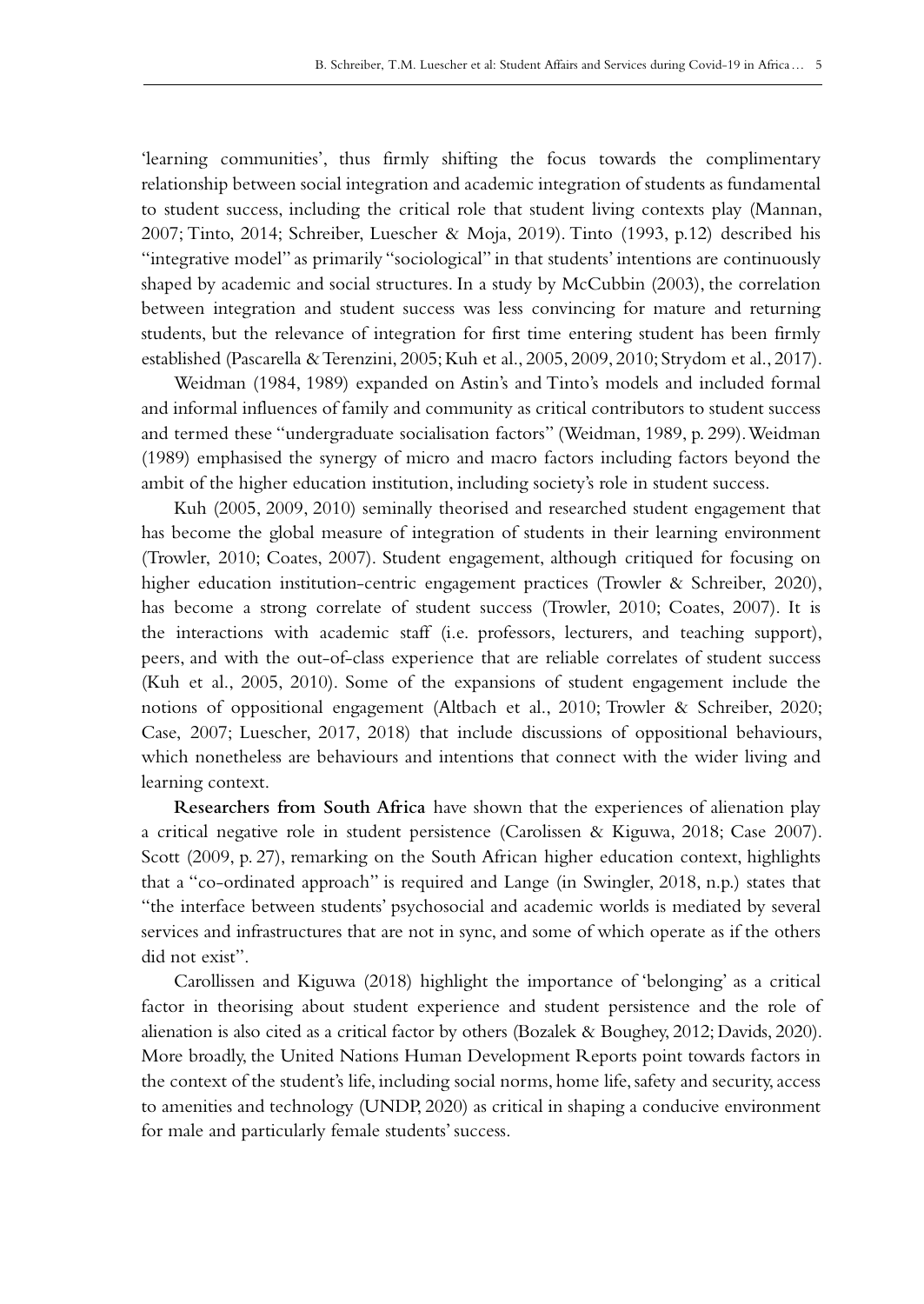### *Methodology*

The purpose of this study has been to gather and explore responses of SAS practitioners and professionals on how Covid‑19 impacted their ability to respond to factors that affect student learning and development during the pandemic, and the extent to which they engaged in university decision-making and supported students. Through the lens of systemic-environmental impact theories, we seek to understand the factors that impact on SAS to support student development. For this purpose, our research employed a survey and online questionnaire, designed in Qualtrics, with a combination of closed response questions and open text answers. The quantitative data was analysed in SPSS (Statistical Package for the Social Sciences) producing descriptive statistics, and the qualitative responses were explored using content and thematic analysis in NVivo.

#### **Sampling and sample**

Survey respondents were sourced by virtual snowball sampling, also called chain sampling, chain-referral, or referral sampling (Creswell, 2013), which is a nonprobability sampling technique. The sample generated is a non-random, non-representative but stratified convenience sample, and does not represent a statistically representative group. This kind of sampling enabled us to seek information during extraordinary conditions, and to seek information from potentially hard-to-reach groups (see how to survey hard-to-reach populations at [https://inclusivegrowth.be/downloads/output/ms87-m20-5-hard-to](https://inclusivegrowth.be/downloads/output/ms87-m20-5-hard-to-survey-groups.pdf)[survey-groups.pdf](https://inclusivegrowth.be/downloads/output/ms87-m20-5-hard-to-survey-groups.pdf) and surveying non-random and non-representative samples at [http://](http://www.sociology.org.uk/notes/SocShortcuts_methods16.pdf) [www.sociology.org.uk/notes/SocShortcuts\\_methods16.pdf](http://www.sociology.org.uk/notes/SocShortcuts_methods16.pdf)). This kind of sampling enables theory development and hypothesis development rather than hypothesis *testing*. We aimed to generate hypothesis and to generate theory, describe and compare data to gain insights, based on the data, rather than making statistically reliable generalisations.

In our case, potential respondents were sourced via virtual social and professional networks, via emailing and via acquaintance pathways. Email was the primary mode of communication when initially contacting processional associations, who were encouraged to engage their members and share the request to participate with them. Other distribution avenues were SAS personal and professional national and global networks and acquaintance pathways where colleagues were asked to complete the survey and forward the request to others. Social media was used (Facebook, LinkedIn, Twitter) to further the potential reach of the survey. This method facilitated rapid responses that reached a level deemed adequate for statistical purposes and for meaningful interpretation (Goodman, 2011; Salganik & Heckathorn, 2004). This allowed us to reach regions that may not have responded well to postal services and assisted where the list and identity of participants was unclear (Baltar & Brunet, 2012; Salganik & Heckathorn, 2004).

One potential limitation of this method is that although it increases participation, bias might be towards participants who comfortably use online media, neglecting responses from subjects who are either not using online media readily or do not have access to online media as might be the case in some areas where Wi‑Fi is fragile or only intermittently available, or are otherwise prevented from participating in online data gathering.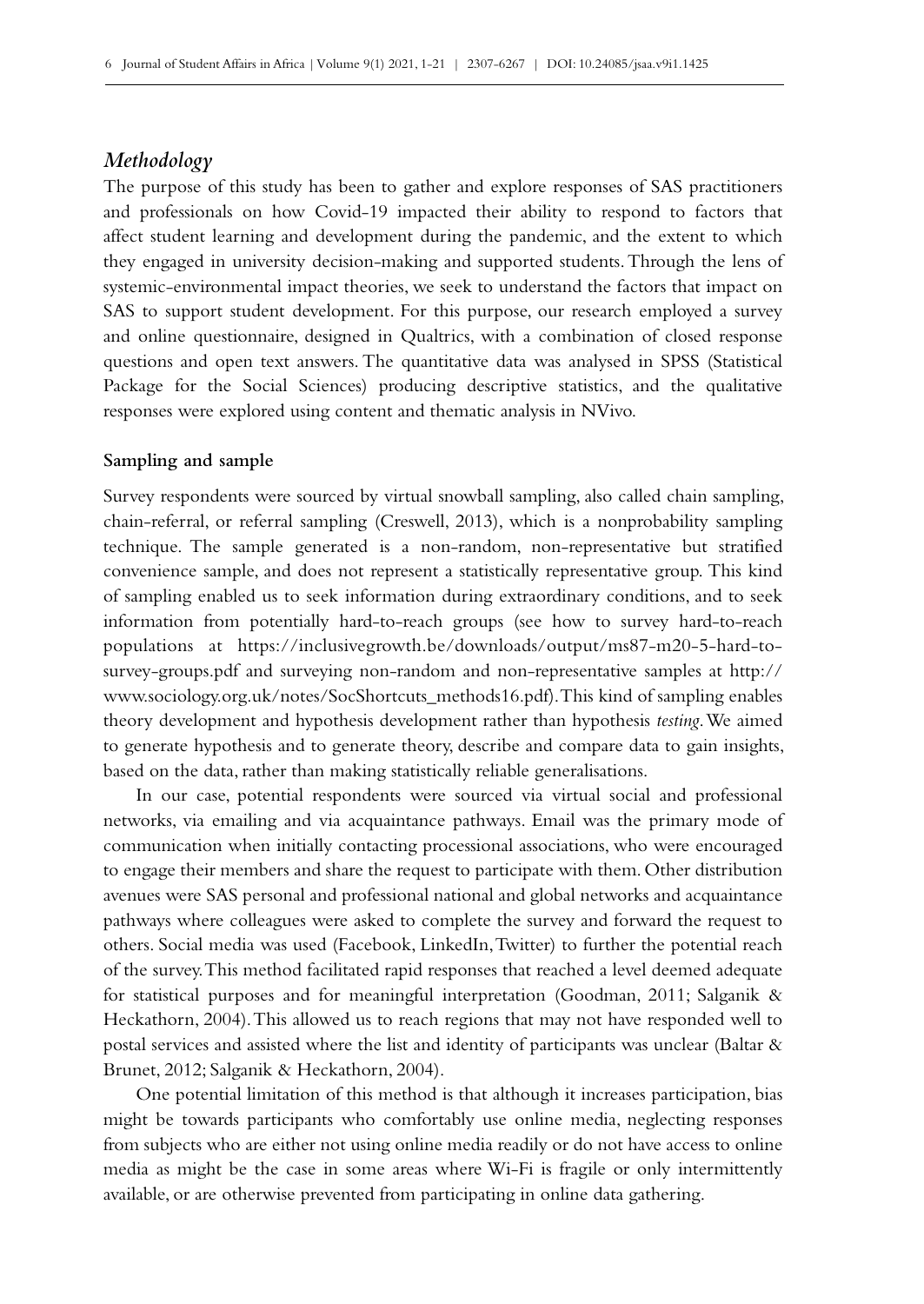### **Sample**

The realised sample were 781 SAS practitioners who responded, either in full or in parts, to the online questionnaire, completed the consent form, and closed their responses, thus consenting and including themselves in the survey. The respondents hail from the following regions, as identified from their IP address (Table 1). The researchers used UNESCO (2018) and the International Association of Student Affairs and Services (IASAS) geographical regions as the primary guide to world regions. For the purpose of global comparison, these UNESCO regions have been used widely and yet pose complex challenges around misrepresentations of cultural or political homogeneity in these regions (see footnote in the introduction of this article). The 118 responses from across the vast African continent discourage reliance on statistical confidences, but nonetheless enable theorising about the data.

| Region                      | Number of respondents |
|-----------------------------|-----------------------|
| Africa                      | 118                   |
| Asia                        | 144                   |
| Europe                      | 207                   |
| Middle East                 | 35                    |
| Oceania                     | 108                   |
| North America               | 149                   |
| Latin America and Caribbean | 20                    |
| Total                       | 781                   |

**Table 1: Respondents by World Region**

Table 1 shows that inter-regional comparison is possible because in all regions there are more than 100 responses, except Latin America and the Caribbean (LAC) and the Middle East.

The respondents were asked about their professional seniority/position in SAS. Figure 1 illustrates the relative positions and/or seniority of respondents. Titles and organisational conceptualisations/structures vary widely globally, and variation is evident in the data. Although not everyone completed this question, most respondents (47%) identified as mid-level to senior SAS managers. The next largest grouping of respondents (39%) were officers or in entry-level positions. The smallest percentage (14%) were the most senior SAS position in their institution.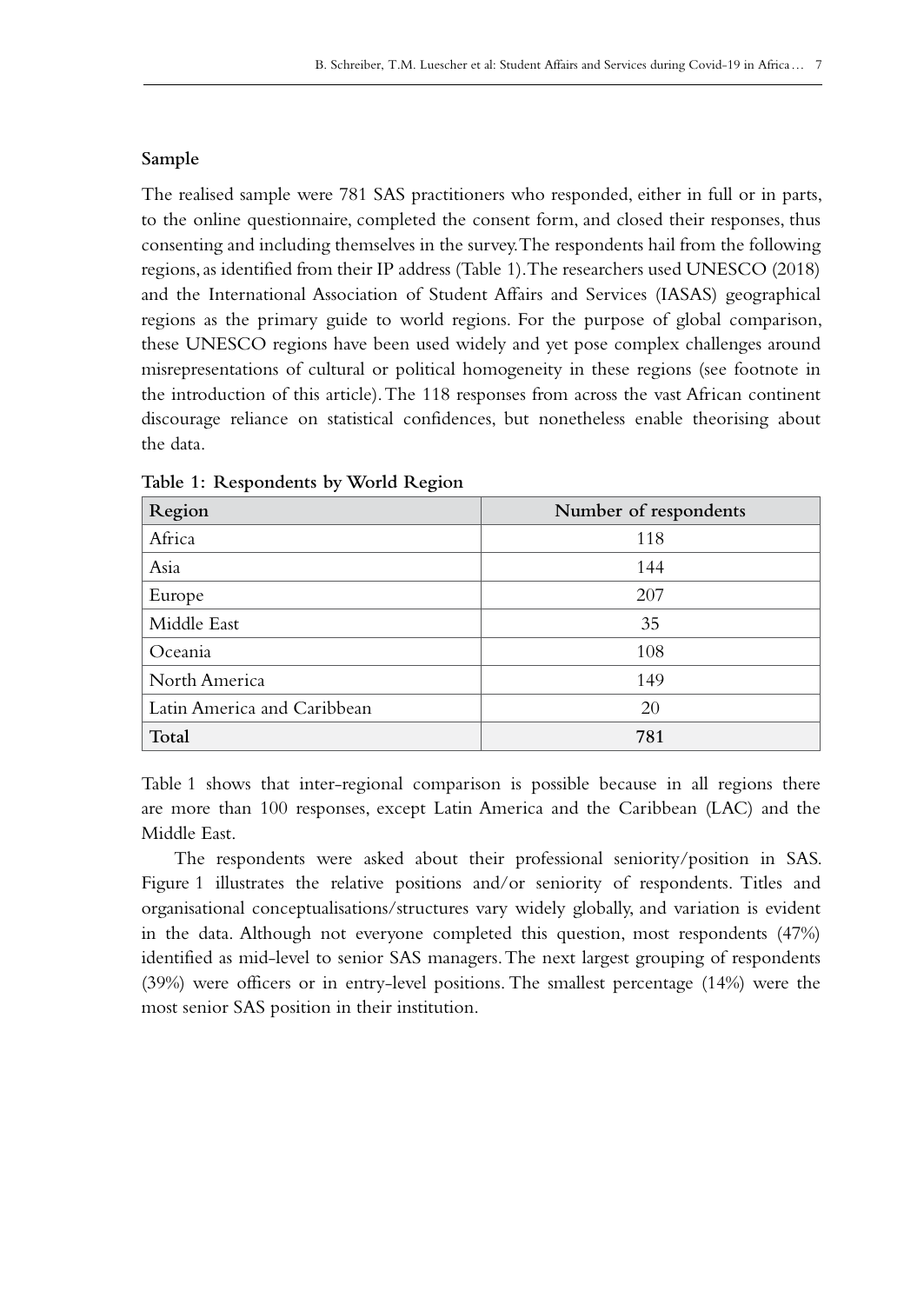

**Figure 1: Respondents by seniority/position**

In addition to asking about seniority/position, we asked the respondents about the number of years they have been working in SAS. Table 2 below shows how the African sample compares to the rest of the regions in terms of years of experience working in SAS. Overall, the African respondents, as well as respondents from Asia, have been working slightly fewer years than those in other world regions.

|           |        |      |        | Middle |         | North   |      |        |
|-----------|--------|------|--------|--------|---------|---------|------|--------|
|           | Africa | Asia | Europe | East   | Oceania | America | LAC  | Total  |
| $1 - 5$   | 46%    | 50%  | 30%    | $9\%$  | 34%     | 15%     | 25%  | 34%    |
| $6 - 10$  | 21%    | 24%  | 21%    | 26%    | 23%     | 11%     | 25%  | 21%    |
| $11 - 15$ | 13%    | 12%  | 19%    | 35%    | 11%     | 26%     | 17%  | 17%    |
| >15       | 20%    | 14%  | 30%    | 30%    | 32%     | 48%     | 33%  | 28%    |
| Total     | 100%   | 100% | 100%   | 100%   | 100%    | 100%    | 100% | 100.0% |

**Table 2: Respondents by number of years working in Student Affairs**

# **Data collection and analysis**

As noted above, data was collected via an online questionnaire, which contained a total of 53 questions. They were made up of (1) nine questions dealing with SAS decision-making in higher education institutions in the context of Covid–19;  $(2)$  four questions on SAS engagement with pandemic related issues; (3) three questions on the pandemic's financial implications; (4) three questions on predictions of how the pandemic will affect SAS. The questionnaire included eight questions on residence halls/student accommodation, eight questions on working online and instittuaional preparation, three questions on engagement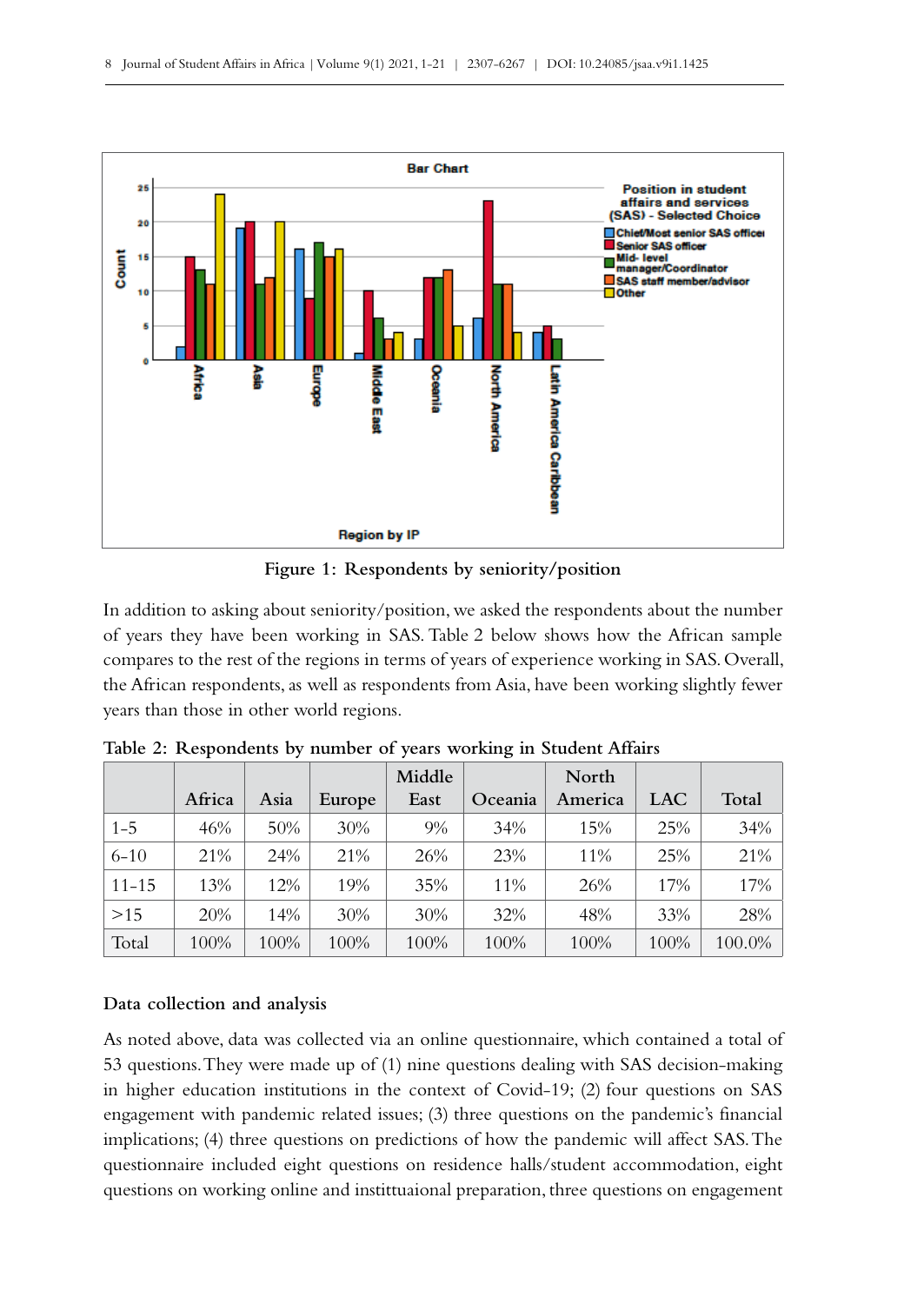and communication with students, and seven questions on the impact on particular student groups. Demographic questions were included at the end. Not all questions needed answering and a variety of question types were included such as closed choice options (most using Likert scale), open-ended questions, ranking and graded questions (e.g., full, partial, no/none). The survey was open for one month (May, 2020).

The data results were statistically analysed using SPSS, which offered the use of statistical functions, including frequency tables, cross-tabulation and a granulated examination of data, with special emphasis on data from African responses. Text responses were exported into the qualitative data analysis program NVivo. We then coded the open-ended responses using this software for thematic analysis.

# **Ethics**

The research methodology and all written materials (i.e. informed consent form, questionnaire, project outline) were submitted to the institutional review board of the American University of Sharjah, United Arab Emirates (which is the home institution of one research team member) which granted full research ethics approval on 29 April 2020.

#### **Limitations**

Creswell discusses the inherent limitations in online surveys (Creswell, 2013). Online surveys, by definition, only include those who have access to the survey which may bias the sample. However, given that the situation around Covid-19 presented challenges around paper responses, we opted for this avenue for data collection and are noting the non-representation of this sample. In terms of using countries and continents as respondents' identifier it may have been preferable to use countries to capture richer and more textured data. However, low sample size per country compromised this option.

# *Results of the Global SAS-Covid-19 Research: Spotlight on Africa*

The coronavirus pandemic has compelled universities around the continent and the world to send their students home and, in most cases, switch to some form of emergency remote teaching. Over a remarkably short period of time, academics and SAS professionals devised creative ways to deliver learning and support to students (Schreiber et al., 2020). However, what could not be fixed in many cases in the emergency remote teaching and learning model were stubborn social-public infrastructure and mobile network insufficiencies, substantial social-cultural inequities and social-community environments that are not conducive to learning and, in some cases, present barriers to learning. With African responses to this global Covid‑19 survey as the focus, we concentrate in on these questions that deal with the systemic context of student learning and development during Covid-19. The data from 'Africa' is not viewed as statistically sufficient nor significantly representative to allow confident generalisations, but rather, offer an avenue to understand and illuminate the issues around responses to Covid‑19. The insights gleaned from the data are discussed below. In addition, a more textured comparison of Africa with the other five regions of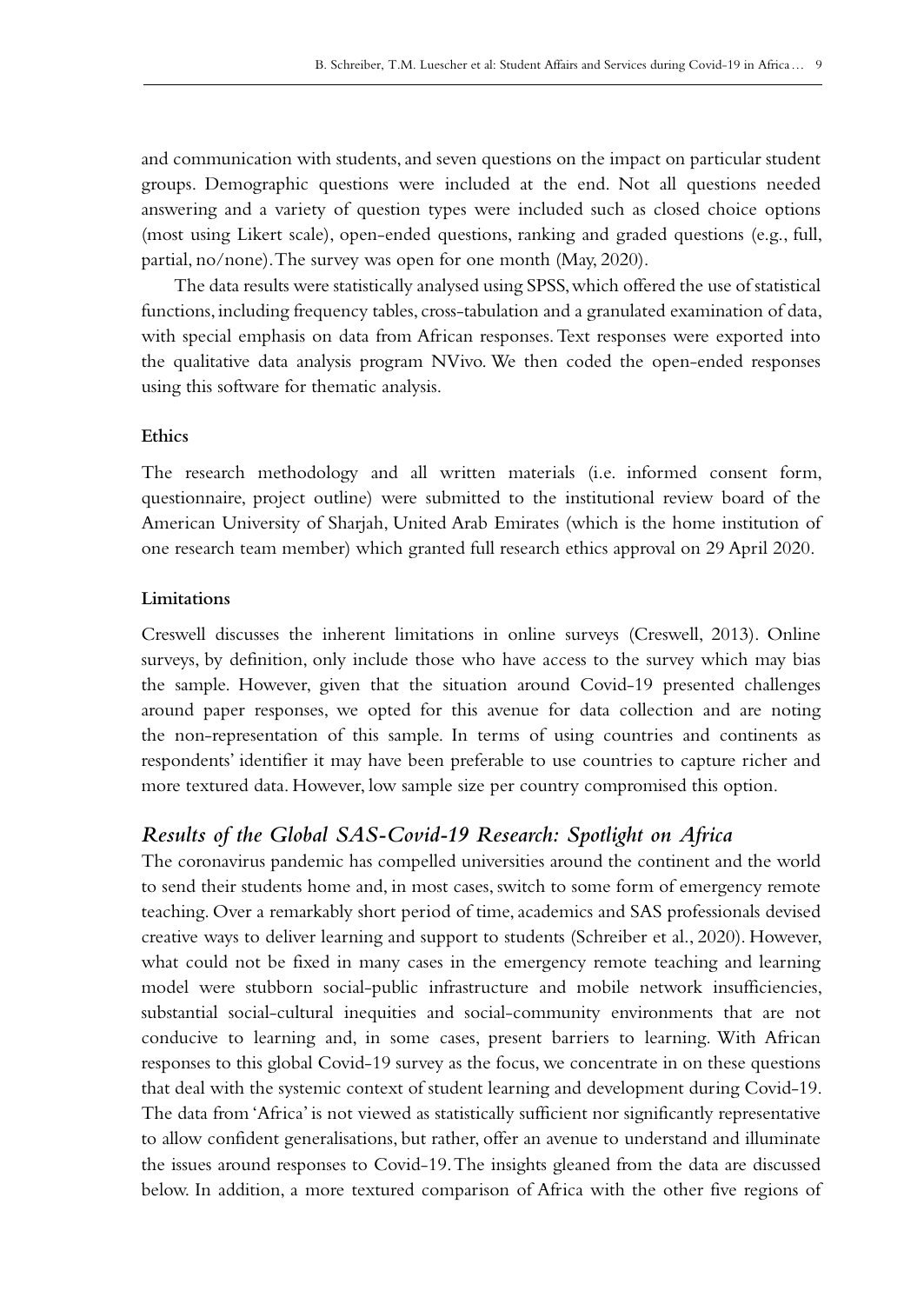the world is beyond the scope of this article, but will be the focus of other publications emanating from this global research.

#### **The impact of Covid‑19 on different student groups**

Covid‑19 impacted on a number of student groups more severely than others. Figure 2 shows a word cloud of the open responses from SAS practitioners across Africa of which students were the most affected. At the centre and with the most frequent response were 'poor students' (14), followed by 'rural students' (8) and 'students with special needs' (7), such as students with disabilities and mental health challenges (5). Also specially impacted were students with no internet access at home (5), no devices (like tablet or laptops) (5) and those who remained on campus to study because their home situations were not conducive to learning (3). Other special student groups mentioned by African SAS practitioners were international students (4) and other students who studied far from home (5).



**Figure 2: Most affected student groups in Africa (N=56)**

The African responses show interesting variations from the complete global sample. In both samples, 'poor students', 'students with special needs', and 'rural students' feature prominently. However, much more prominent in the global sample than in the African one is the group of 'international students' and especially 'Chinese and other Asian students' who have been affected greatly. In addition, in the global sample 'students who work to pay for their studies' and have lost their employment due to lockdown featured significantly, whereas this category of students is entirely absent in the African responses.

#### **Mitigating the financial impact and enhancing online access**

Given the widespread observation that poorer students have been more affected by Covid‑19, a great deal of focus went to mitigating the financial impact. Whereas many universities in other parts of the world refunded students for costs such as student housing, tuition, and other fees including parking, in Africa, universities provided much less frequent financial relief to students by means of refunds (see Figure 3). This might well be due to the funding models at African institutions where government bursaries fund university costs and thus a refund would not go directly to the student but would be reimbursed to governments (see, for instance, the South African National Student Financial Aid Scheme funding model, [NSFAS, 2020]).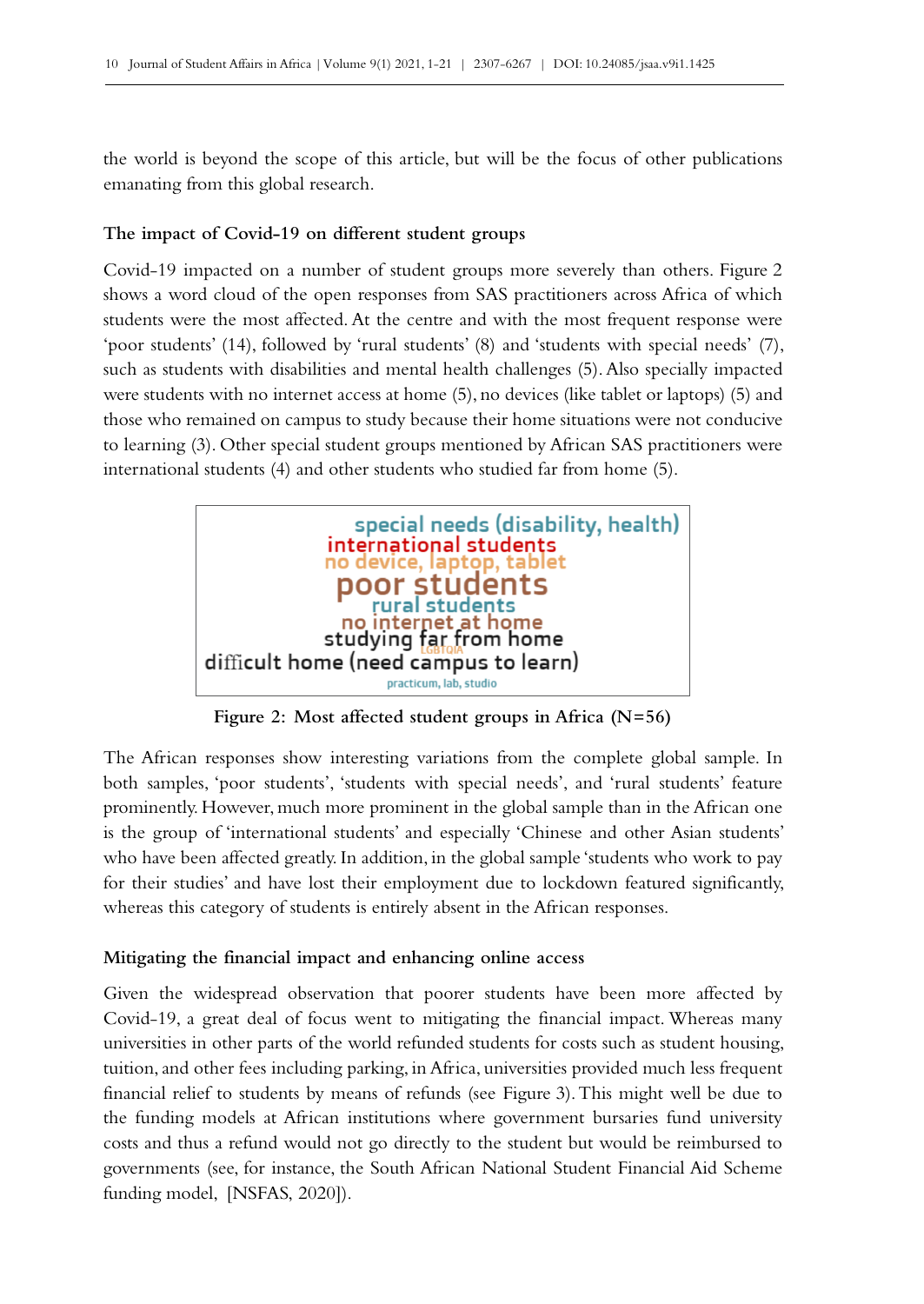

**Figure 3: Providing financial relief by means of refunds (N=663)**

As Figure 3 shows, African universities rather mitigated the impact of Covid-19 financially by providing more directed financial relief to students (such as transport funds, funds for data and online devices, etc.; see Figure 4) than seen globally.



**Figure 4: Enhancing students' remote online access (N=663)**

In the context of Covid-19-related lockdowns and other restrictions, African universities helped their students with transport money at about the level seen elsewhere in the world. However, African universities provided much more frequently than elsewhere in the world direct and targeted support to enhance remote online access to students who needed such support. This they did primarily by means of (1) increasing their institutional internet bandwidth; and (2) negotiating reduced data costs or a zero-rating for their websites and learning platforms; (3) procuring laptops and other learning devices for needy students; and (4) by directly providing data to students. In this respect, being mindful of the observation that poor students and students in remote and rural areas were the most affected (see Figure 2 above), African universities focused their (financial assistance) on these students to enhance their access to learning. This is in line with the social justice mandate of universities and SAS in particular (Schreiber, 2014), where access to learning for particularly vulnerable groups is foregrounded.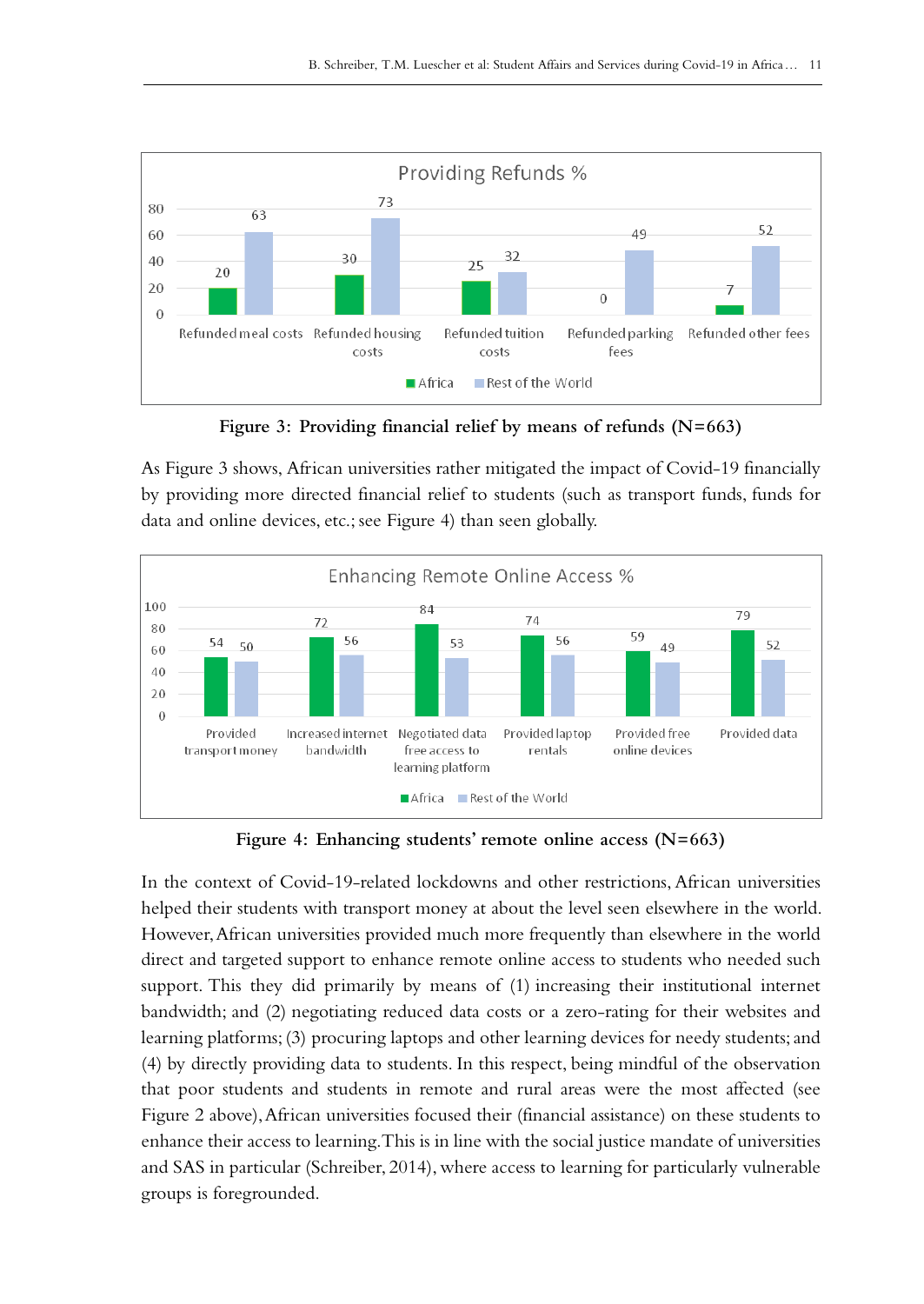#### **An essential partner in decision-making and service delivery**

Overall, when asked whether Student Affairs was considered "a key player in institutional decision-making" during the pandemic, 77% of African practitioners agreed or strongly agreed (which is comparable to similar levels elsewhere). Overall, slightly less frequently than the rest of the world, certain SAS services were declared essential (67% Africa vs. 76% rest of the world). Figure 5 shows the variation between different services and world regions.



**Figure 5: Student Affairs essential services (N=288)**

Figure 5 shows interesting variation. Firstly, it is evident that a similar range of SAS services were declared as 'essential services' during the national lockdowns across the world. Of those, globally and in Africa, the top three essential services were: counselling, academic support and health-related services. A thought-provoking variation in the data is that in Africa, student accommodation and related catering and retail services were considerably less frequently declared essential than elsewhere in the world. Conversely, academic support was mentioned slightly more frequently as an essential service in African universities than in the rest of the world.

#### **Innovative responses, mistakes and challenges**

The respondents also indicated many innovative ways in which they managed Covid–19 that can be grouped into six categories as indicated in Figure 6.

Figure 6 illustrates that SAS practitioners in Africa found the rapid move towards online provision of teaching and learning, student development, and support services a most innovative way of responding to the threat of Covid-19. Existing e-platforms were used as well as other ways to reach students. Respondents also mentioned a number of social media and communication platforms including Teams, WhatsApp, Zoom for interactive life communication as well as email and other social media for communication.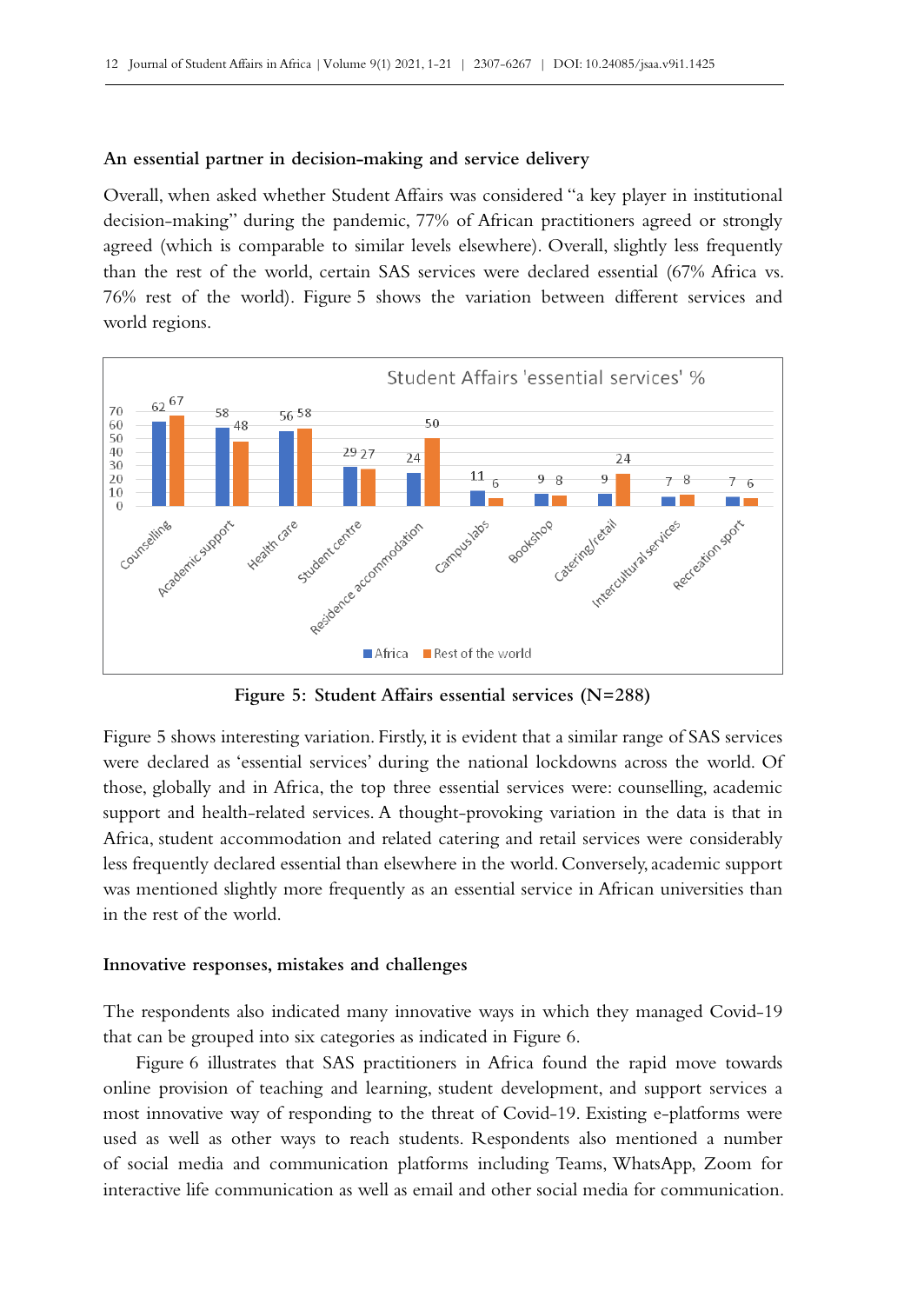Another frequently noted category of innovative responses relates to the institutional lockdown itself and related initiatives, such as the immediate deep cleaning and fumigation of campuses, organising travel for students, and implementing working from home policies for staff to continue work. African SAS staff also considered the responses to enhance equal online access (noted above in Figure 4) as innovative responses, such as providing devices and data to students who needed such, and communicating frequently and transparently using multiple platforms and addressing various constituencies, including staff, students, specific student populations, and student organisations.



**Figure 6: Innovative ways of responding to the pandemic in African universities (N=99)**

Moreover, African universities offered public health services of various kinds. SAS staff particularly noted: the dissemination of health-related information, using university facilities for quarantine, training health workers, keeping the campus clinics open, and offering medical students as health volunteers. Finally, there were management-related innovations such as reorganising workstreams to suit an online work environment, and establishing coordinated task teams including a central 'Covid-19 response room'.

Correspondingly, mistakes were identified by respondents. African SAS practitioners' coded responses particularly mentioned mistakes with respect to consultation and involvement in decision-making of students and staff. In the case of students, this caused resistance with respect to the implementation of some decisions and delays in the adoption of online learning in some cases. With respect to staff, an argument was that SAS mid-level staff should have been more involved. Institutional 'mistakes' were also noted with respect to the IT infrastructure of the institution; the eLearning platform's fragility and crashing due to overload; staff not being sufficiently trained; and communication not always being adequate.

It is especially these responses of 'mistakes made' that contributed to the development of the systemic-contextual model of SAS presented here. For example, one respondent noted that: "Only post grads, post docs and the academic research community can successfully work from home. Most people can't, due to numerous socio-economic and even sociopsychological issues."

This quote draws attention to the socio-economic challenges (of household level poverty) and socio-psychological issues (of personal, familial and communal factors) involved in determining whether the home is conducive to learning and working from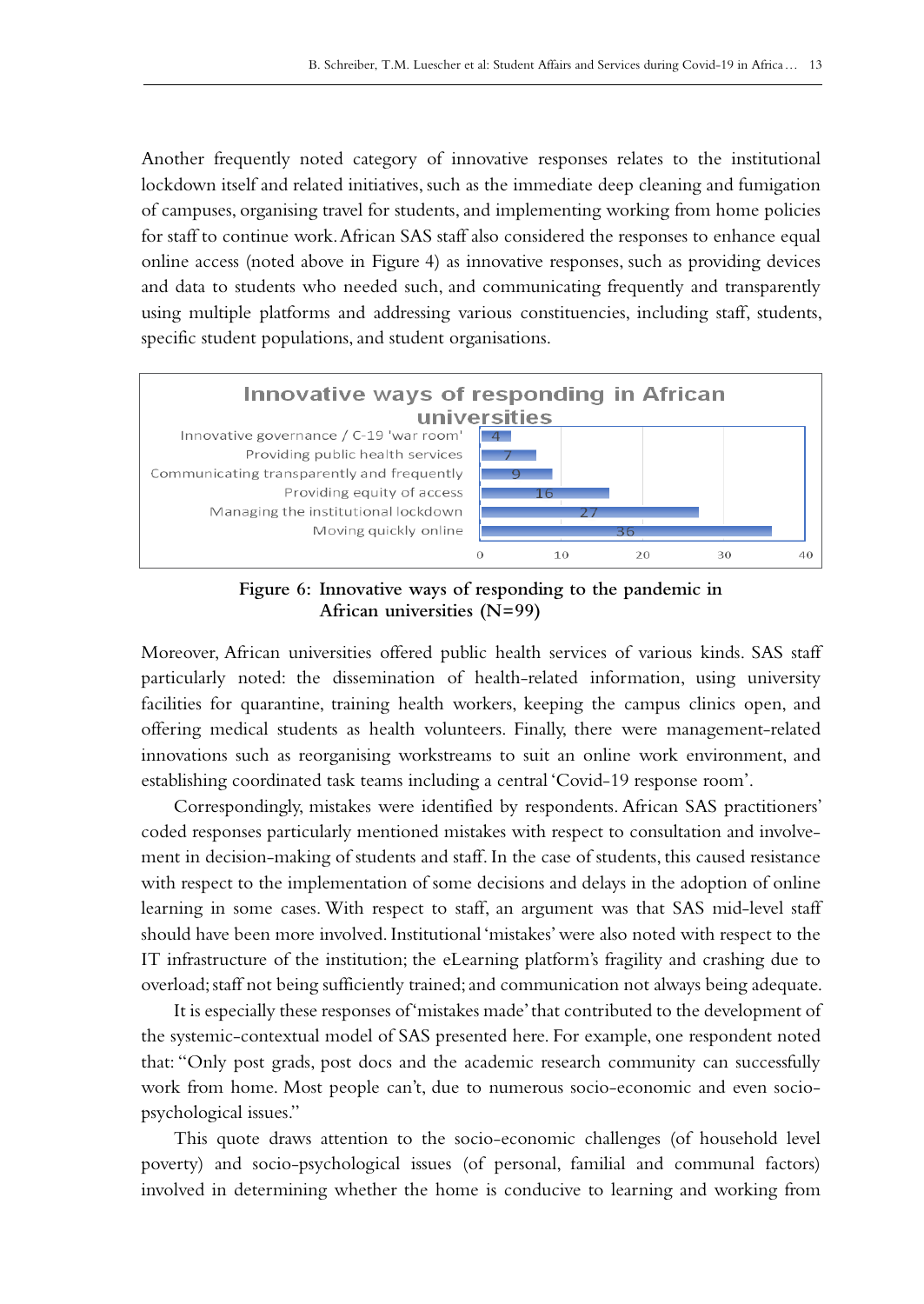home. Added to this comes a comment on 'mistakes made' from another respondent who points to the macro infrastructure challenges confronting students at home: "What we could call a mistake is actually a societal problem that is related to power supply and connectivity to the internet; these serve as bottlenecks to accessing the eLearning by some students." Both these responses from participants point directly to the role of influences beyond the institution that are critical in enabling or presenting barriers to student success.

### *Discussion*

The higher education sector has been shaken by the Covid–19 pandemic and supporting the institutions and students across Africa has been an unprecedented challenge. SAS has been instrumental in a variety of ways in responding to and mitigating the impact of Covid‑19 on the learning and development context, by supporting the change to virtual learning, providing digital access and support for online learning competencies, maintaining safe spaces on campuses conducive to learning and development, reaching out to rural students and supporting poor students, offering personal, academic, and social counselling and health care, and responding swiftly and innovatively to the various needs of students and the institution.

The data reveal a compelling relationship between SAS and the systemic-contextual factors and their impact on student success. The factors that impact on student learning and development include the personal domain of students, the sociocultural milieu into which they are embedded, the university at which they are enrolled, and the public macros structures which support basic services and functions. SAS is organisationally, conceptually and practically integrated into institutional processes, especially the teaching, living and learning spaces, and this makes the SAS mediation of academic-disciplinary process for student learning particularly relevant.

Figure 7 summarises the discussion and represents the factors explored in this study. The authors assert that individual student development is the result of the dynamic interplay of four 'systems' or 'domains' that are interrelated. These include (1) **personal**: internal intra-personal factors (such as motivation, intelligence, persistence, optimism, and 'grit' (Wilson-Strydom, 2017); (2) **sociocultural**: the family and social-cultural milieu including social norms, beliefs, and cultural practices; (3) **academic-faculty**: living and learning experience, institutional culture and practices, teaching and learning frameworks, epistemological access, SAS is closely related to this factor, and (4) **public**: macro systems, including basic service infrastructure such as electricity, water, shelter, health, safety, internet access, etc.

SAS is centrally involved, albeit to different degrees and in different ways, in mediating these four systems/domains to enable, facilitate and improve the learning experience of the student. The SAS mediates, mitigates, facilitates and improves these domains' impact on the students' (and institutional) success. The student, centrally located and sandwiched amongst these systems, navigates these domains and SAS is a key supportive role player in this navigations process.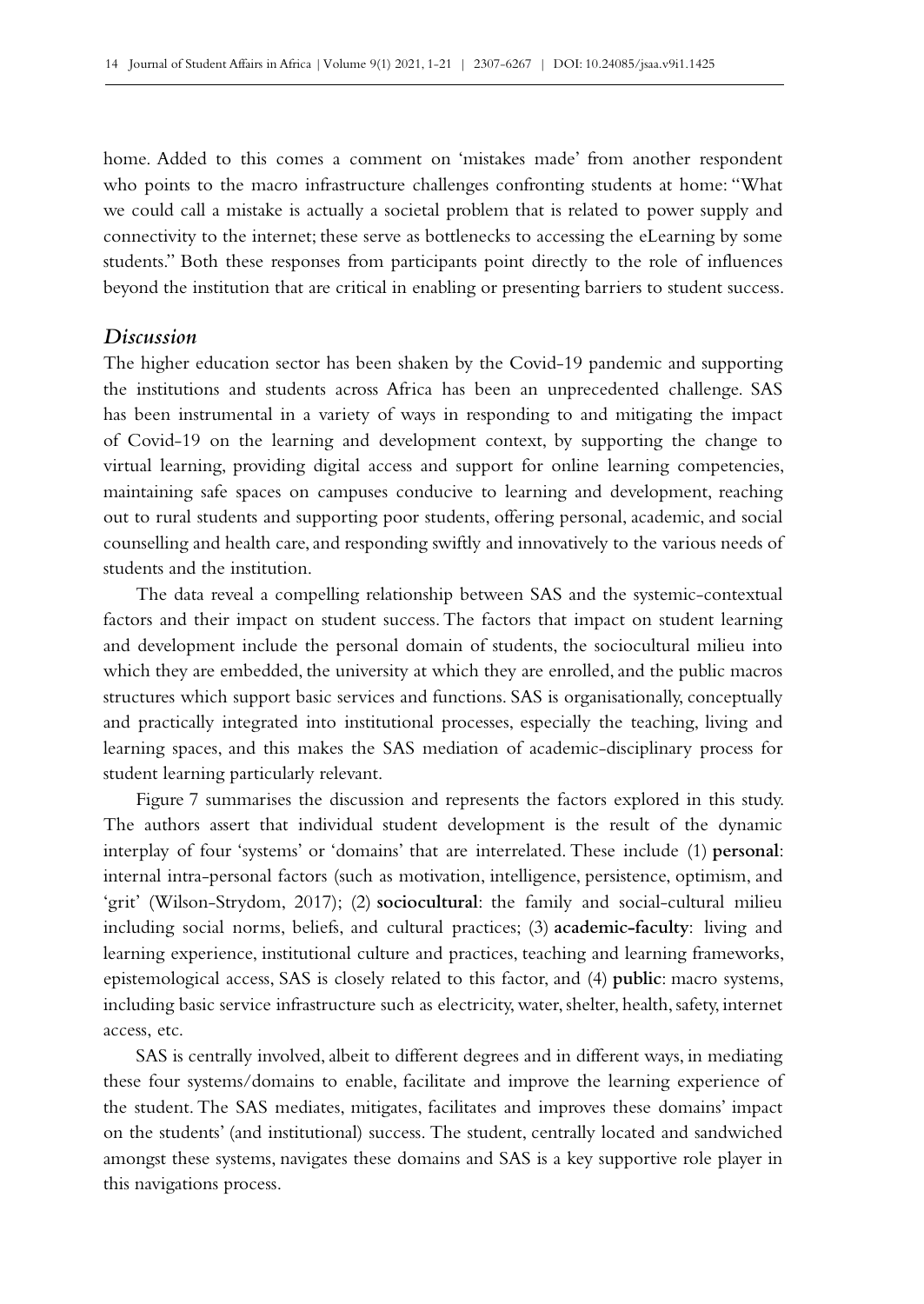Each factor is mediated differently by SAS, overlaps and often is jointly impacted by SAS. For instance: the SAS and academic-faculty influence on student learning is, in some institutions, closely related and integrated, is well-coordinated and aligned to synergise to enable conditions conducive to student learning and development, together shaping a learning and development context. Yet in other institutions, SAS mediates and facilitates student support 'outside of academic processes' to promote access for disability, facilitate learning programmes, and offer orientation and academic support programmes. SAS is involved in mediating the social-cultural domains of students by assisting minority students who may be exposed to social-cultural challenges, including gender-based difficulties, and by providing accommodation. SAS supports students on a personal basis, by offering health and counselling services. During Covid-19, SAS was particularly active around support for public services, including access to Wi‑Fi and mobile devices, facilitating transport and offering safe spaces for students who lived in precarious contexts.

The theoretical dimensions, including the developmental theories and environmentalimpact theories, as well as insights from the survey, all integrate to give a holistic understanding of the SAS impact on different domains of student learning and development.



**Figure 7: SAS' Systemic-contextual Model for Student Success: The four systems/domains which SAS mediates and engages, in order to support students' success**

Four identified domains – the personal, social-cultural, public, and the academic-faculty domain – need to converge to support student persistence and success. SAS is centrally involved in mediating these four domains for students and mitigating any subverting influences the domains may have on students' ability to persist and succeed in a meaningful learning and development experience. The four domains are simultaneously contextual, meaning that they shape the situation and environment, and also systemic, meaning that they dynamically and reciprocally impact each other (i.e., are not discreet but mutually influential). What emerges from the data is that SAS is critically involved, with varying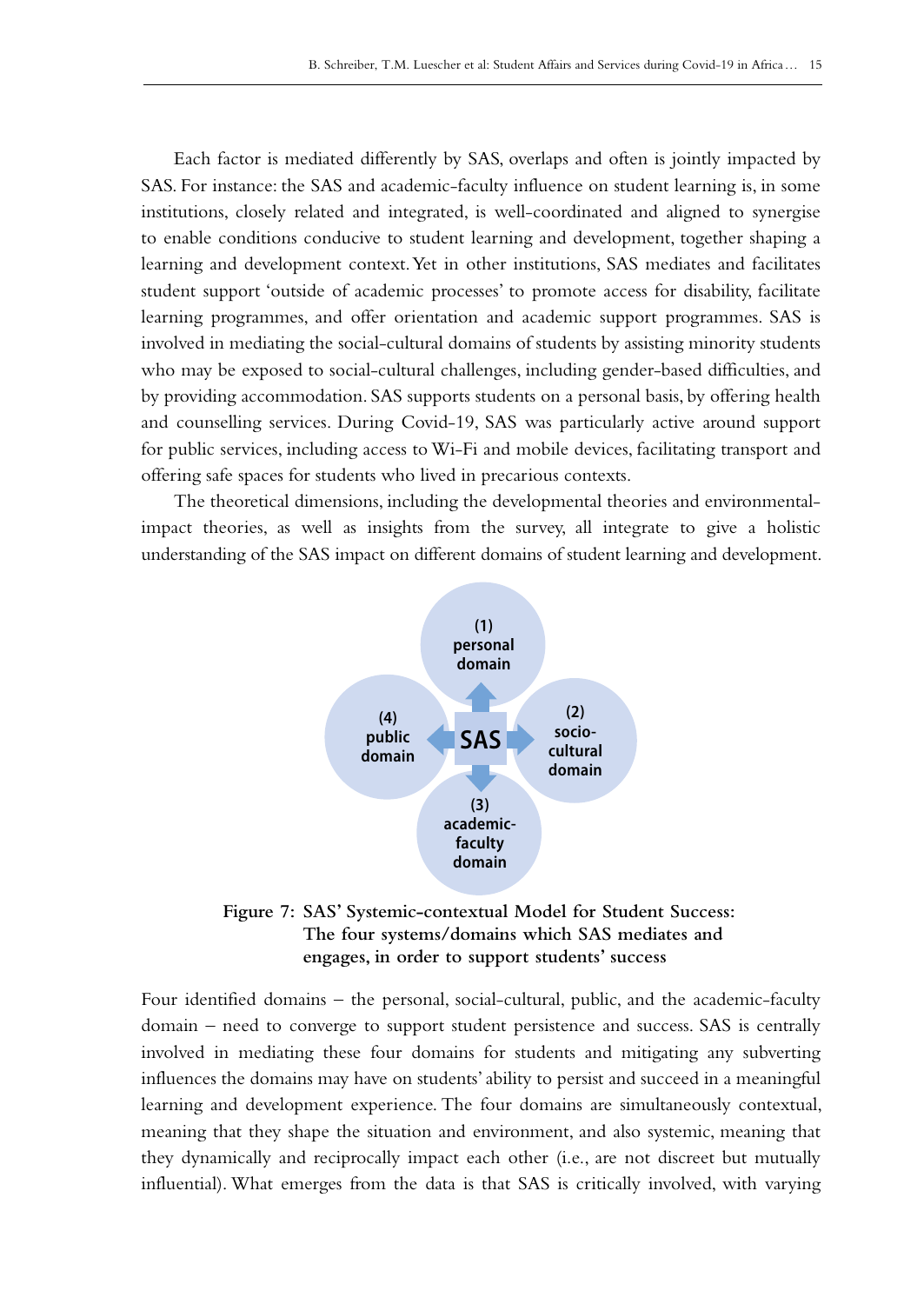degrees and emphasis, depending on institution, context and sociocultural environment of the students, in mediating the living and learning context for students.

The **personal domain** includes the personal characteristics, abilities, motivations, preparedness and resources that students bring towards their success. Examples include engagement (Kuh et al., 2005, Strydom et al., 2017), academic preparedness (Monnapula-Mapesela, 2017), motivation and grit (Wilson-Strydom, 2017) which have been widely researched and are evidently linked to student success.

The **public domain** includes the macro infrastructure, economic and political influences and factors, resources and provisions that are typically provided at public/ municipal/city level, including electricity, water, transport, health care, public order and safety, sanitation, and essential social services (UNDP, 2020). Included here are Wi-Fi networks, even if provided by private corporations, as these rely on a myriad of public service functions listed here. These public service provisions are powerful influences on the student's chance of success.

The **sociocultural domain** refers to the social and cultural practices and attitudes, at community and family level, which include religious prescriptions, gender roles and expectations, and norms ranging from the explicit to the unspoken. These social and cultural values powerfully impact student success, and can either support and accelerate or present barriers.

The **academic-faculty domain** is focused on the institutional learning and teaching strategies, the resources and institutional culture and practices, the size and shape of the learning environment and the academic engagement practices prevalent. The relational interplay of the various epistemological fields in higher education include the formal administrative, discursive-academic and informal experiential domains of students in their development and learning experience (Bernstein, 2000; Schreiber, 2013). Here, SAS is typically very powerfully influencing student success.

These four domains – the personal, the public, the sociocultural and the academicfaculty domain – are mediated by SAS in a variety of ways. The domains work synergistically, both negatively and positively, and the data reveals that SAS in Africa, with the onset of Covid‑19, is critically relevant in organising responses that mitigate these impacts to shape a more supportive context for student success.

The data shows that SAS supported personal functioning of students (for instance by providing more and online counselling, etc.), mitigated the public service provision failure (for instance by providing free access and online mobile devices, etc.), compensated for sociocultural practices that were less conducive for studying (for instance by providing safe accommodation where communities and households had toxic influences on students, etc.), and facilitated learning (for instance, by offering tutorials and academic support, etc.).

By using data from the survey, the relevance of SAS's role and function vis-à-vis the personal, public, sociocultural, and academic-faculty impacts on students' learning and development is demonstrated. Overall, SAS mediates the students' experience which is nestled into these domains. SAS facilitates access, dilutes barriers, compensates for omissions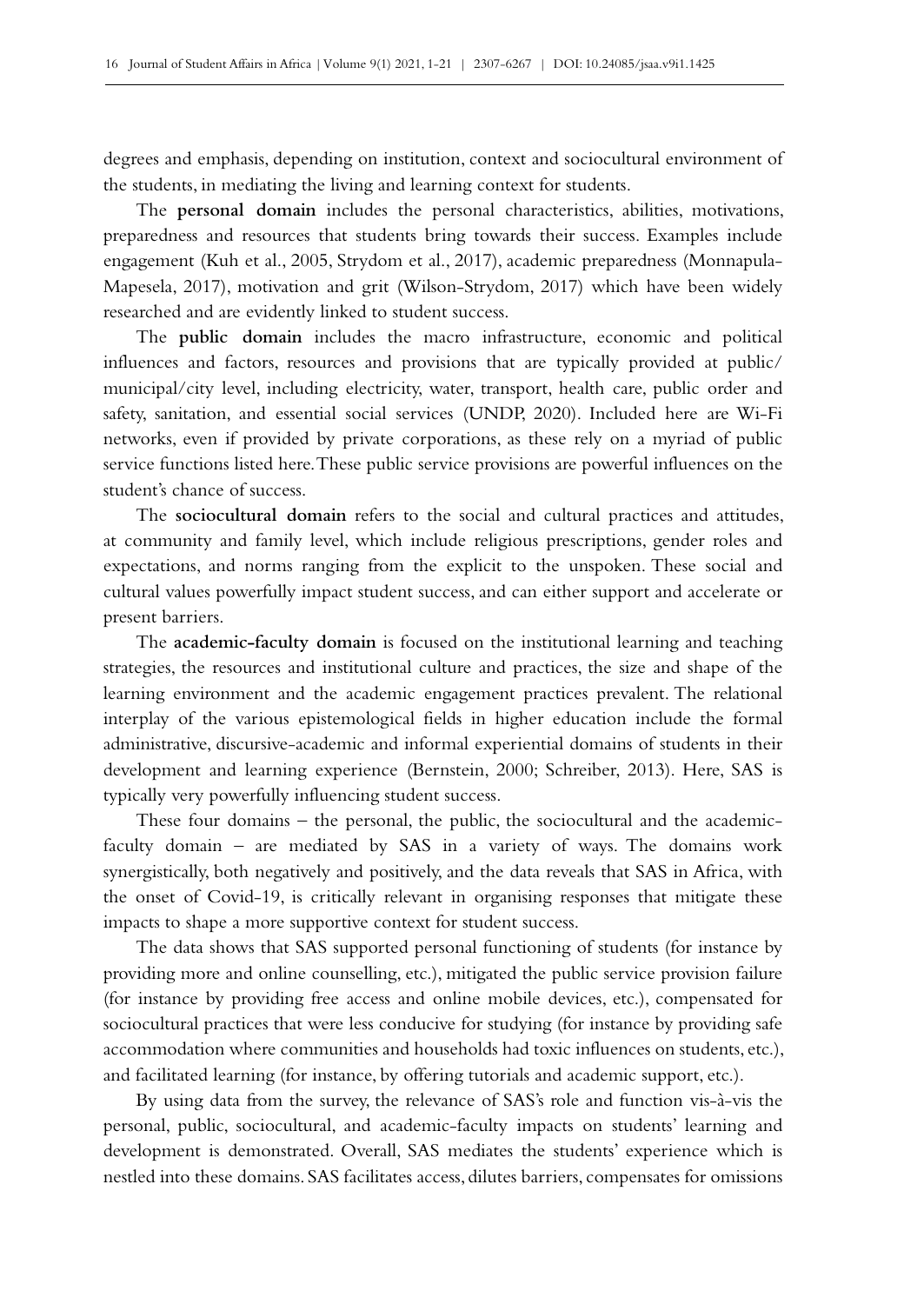and augments the living and learning experience for students, thus advancing student success. The overarching social justice agenda of SAS, i.e. to level the playing field, to enable fairer conditions and to support more equitable access to educational experiences, is grounded in the SAS's mediation of these four domains.

The context beyond the university has never been more important than during Covid‑19 times, and this includes the macro public infrastructure, societal norms and practices, community-based structures and familial milieu, and all that makes an environ– ment more – or less – conducive to a meaningful learning experience. There is a strong association between higher education attainment levels and higher levels of social equity and human development (Peercy & Svenson, 2016; UNDP, 2020). Higher education is a tool for human development but 'it takes a village' – a community with functional structures and supportive social norms – to enable higher education to deliver on its promise.

# *Conclusion*

The analysis of the data in this research enabled insight into the domains that are mitigated by Student Affairs and Services (SAS) in order to support student success. From the role and function of SAS, which emerged so cogently during Covid-19, we developed a systemic-contextual model of SAS for student success.

SAS's responses are unique, varied and tailored to compensate for the hindrances, explicit and invisible, systemic and situational, that students experience in their quest for a meaningful learning and development higher education experience. Particularly in Africa, the context is to varying degrees equipped to enable an environment conducive to student success. What emerges powerfully from this research is that it is precisely this context, including and beyond the higher education institutions, the sociocultural community, the familial milieu and the public domain into which the learning experience is embedded, that is particularly implicated in playing a significant role in student success. Universities are embedded into wider social and cultural communities and rely on family, community and public systems and it is these domains, together with the institutional and personal, that enable a context conducive to student success. African SAS theory development, based on empirical research, as is done in this article is urgently required to expand upon prevailing SAS theories and practices so that student success continues to be a significant national and continental development avenue.

SAS's influence on these factors that impact on student success is critical to sustained student success in Africa. Moreover, SAS needs to focus on equipping students to become social justice agents so that students themselves can powerfully impact on the personal, institutional, social, cultural and public influences on student success. Higher education offers a powerful learning and development experience for students and for this to be more meaningful, the four domains – the personal, the public, the sociocultural community and family milieu, and institutional – need to synergistically align to support student success. SAS plays a critical role in mitigating and harmonising these domains.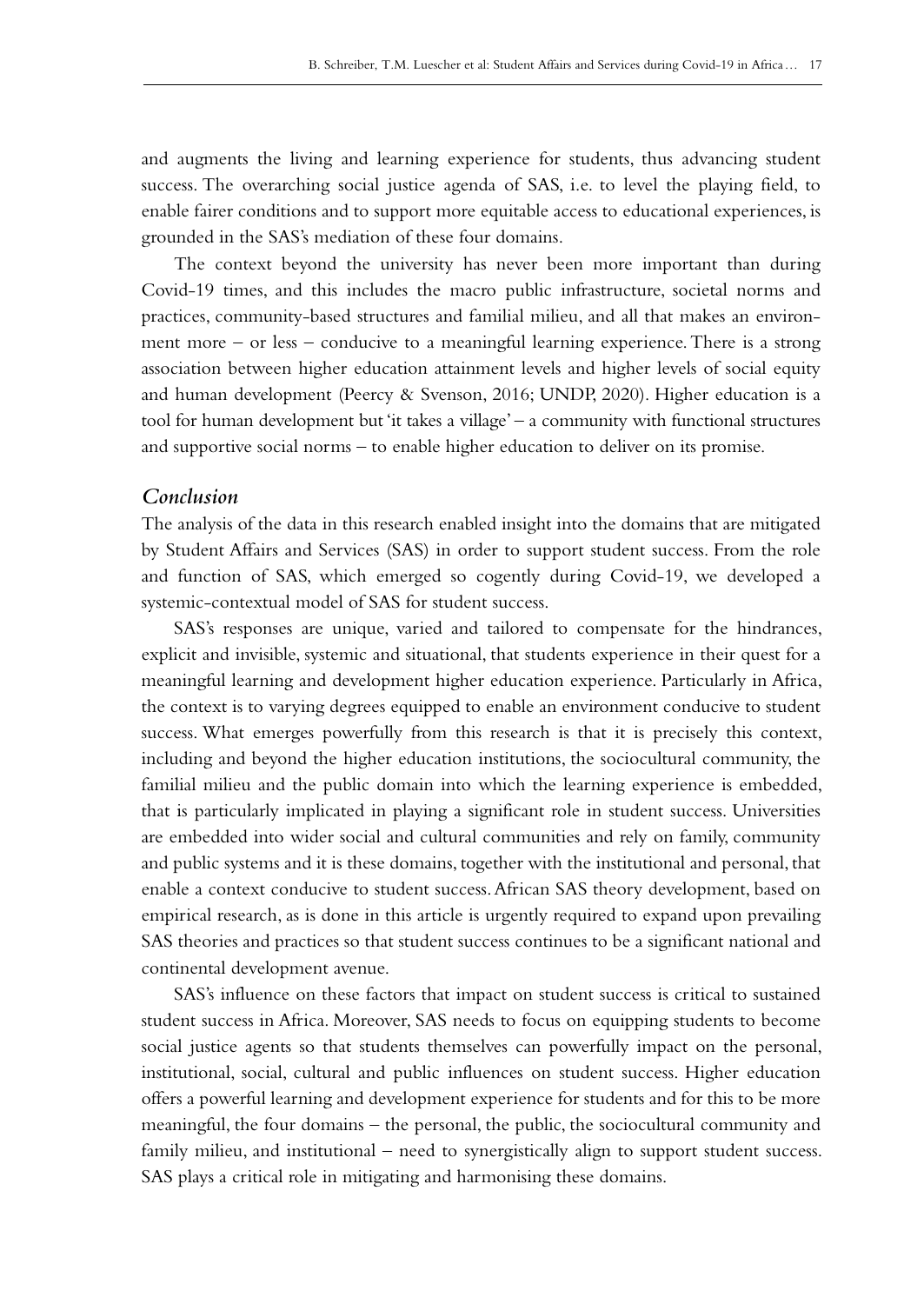# *Potential Conflict of Interest*

The authors declare that they have no competing interest.

### *Funding*

This research received no specific grant from any funding agency, commercial entity, or non‑profit organisation.

#### *References*

- Altbach, P., Reisberg, L. & Rumbley, L. (2010). Tracking a global academic revolution. *Change, 42*(2), 30‑39.<https://doi.org/10.1080/00091381003590845>
- Aristovnik, A., Keržič, D., Ravšelj, D., Tomaževič, N. & Umek, L. (2020). Impacts of the COVID-19 pandemic on life of higher education students: A global perspective. *Sustainability, 12*, 8438. [https://](https://doi.org/10.3390/su12208438) [doi.org/10.3390/su12208438](https://doi.org/10.3390/su12208438)
- Astin, A. (1977). *Four critical years: Effects of college on beliefs, attitudes and knowledge.* Jossey-Bass.
- Astin, A. (1985). *Achieving education excellence: A critical assessment of priorities and practices in higher education.* Jossey-Bass.
- Astin, A. (1993). *What matters in college? Four critical years revisited.* Jossey-Bass.
- Astin, A. (1996). Involvement in learning revisited: Lessons we have learnt. *Journal of College Student Development, 37*(2), 123‑134.
- Baltar, F. & Brunet, I. (2012). Social research 2.0: Virtual snowball sampling method using Facebook. *Internet Research, 22*(1), 55‑74.<https://doi.org/10.1108/10662241211199960>
- Bernstein B. (2000). Pedagogy, symbolic control and identity. *Theory, research, critique*, Vol. V. Rowman and Littlefield.
- Bozalek, V. & Boughey, C. (2012). (Mis)framing higher education in South Africa. *Social Policy and Administration, 46*(6), 688‑703. <https://doi.org/10.1111/j.1467-9515.2012.00863.x>
- Carolissen, R. & Kiguwa, P. (2018). Narrative explorations of the micro-politics of students' citizenship, belonging and alienation at South African universities. *South African Journal of Higher Education, 32*(3). <https://doi.org/10.20853/32-3-2542>
- Case, J. (2007). Alienation and engagement: Exploring students' experience of studying engineering. *Teaching Higher Education, 12*(1), 119‑133.<https://doi.org/10.1080/13562510601102354>
- Coates, H. (2007). A model of online and general campus-based student engagement. *Assessment and Evaluation in Higher Education, 32*(2), 121‑141.<https://doi.org/10.1080/02602930600801878>
- Crawford, J., Butler-Henderson, K., Rudolph, J., Malkawi, B., Glowatz, M., Burton, R., Magni, P. & Lam, S. (2020). Covid-19: 20 Countries' higher education intra-period digital pedagogy responses. *Journal of Applied Teaching & Learning, 3*(1), 120.<https://doi.org/10.37074/jalt.2020.3.1.7>
- Creswell, J. (2013). *Research design: Qualitative, quantitative, and mixed methods approaches*. Sage.
- Davids, N. (2020). *The consequences of increasing student alienation in higher education institutions*. https://www. researchgate.net/publication/339975135\_The\_consequences\_of\_increasing\_student\_alienation\_in\_ higher\_education\_institutions
- Goodman, L.A. (2011). Comment: On respondent-driven sampling and snowball sampling in hard-toreach populations and snowball sampling not in hard-to-reach populations. *Sociological Methodology*, *41*(1), 347‑353.<https://doi.org/10.1111/j.1467-9531.2011.01242.x>
- Hamrick, F., Evans, N. & Schuh, J. (2002). *Foundations of student affairs practice: How philosophy, theory and research strengthen educational outcomes.* Jossey-Bass.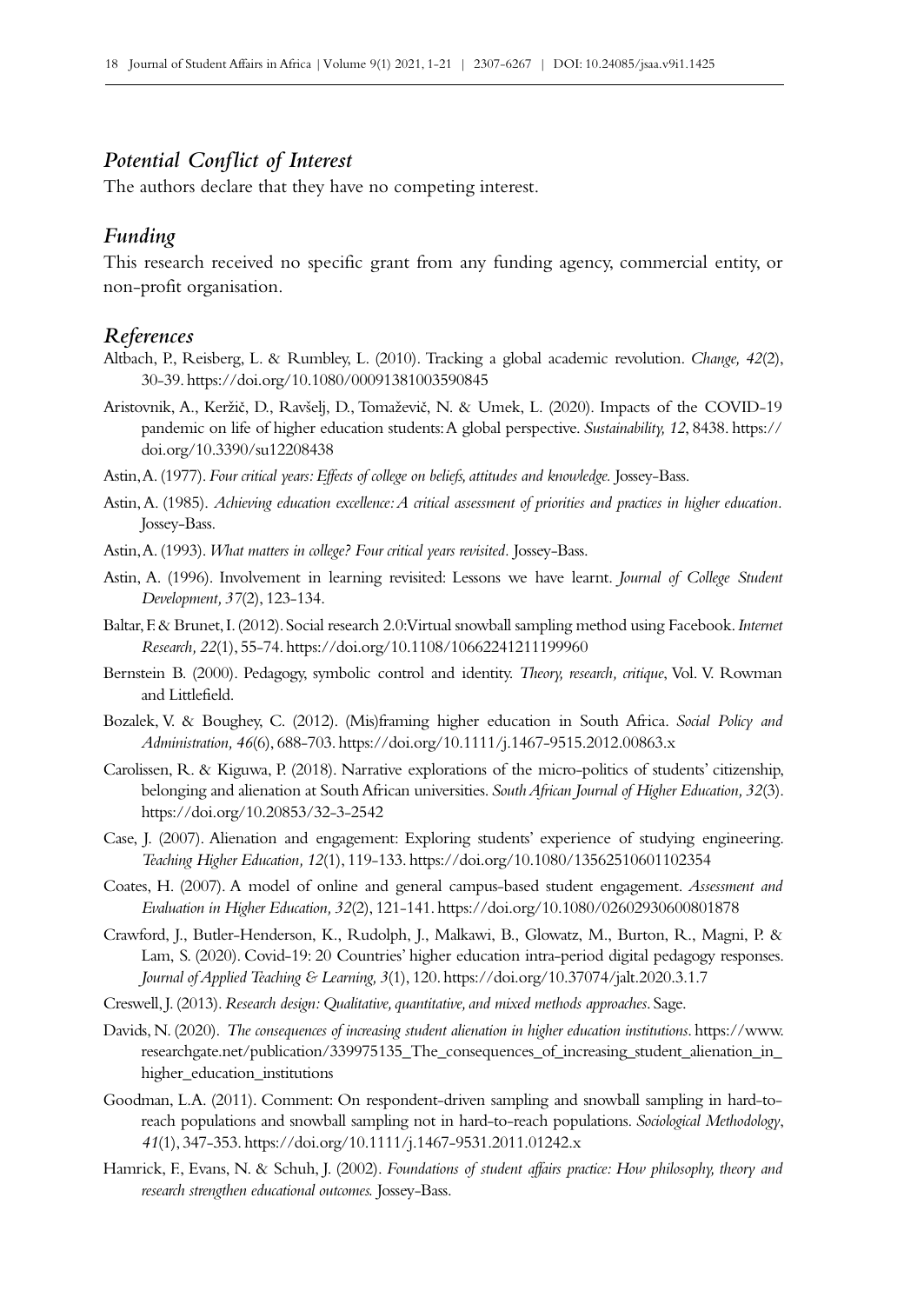- Heckman, J. & Mosso, S. (2014). The economics of human development and social mobility. *Annual Review of Economics, 6,* 689‑733. <https://doi.org/10.3386/w19925>
- Humphrey, D. (2020). Colleges must attend to three crucial areas. *Inside Higher Ed.* [https://www.inside](https://www.insidehighered.com/views/2020/08/17/higher-ed-responds-covid-it-should-focus-three-areas) [highered.com/views/2020/08/17/higher-ed-responds-covid-it-should-focus-three-areas-ensure](https://www.insidehighered.com/views/2020/08/17/higher-ed-responds-covid-it-should-focus-three-areas)[quality-and-equity](https://www.insidehighered.com/views/2020/08/17/higher-ed-responds-covid-it-should-focus-three-areas) [Accessed 22 September 2020].
- Kuh, G. (2009). What student affairs professionals need to know about student engagement. *Journal of College Student Development, 50*(6), 683‑706.<https://doi.org/10.1353/csd.0.0099>
- Kuh, G., Kinzie, J., Schuh, J. & Whitt, E. (2010). *Student success in college.* Jossey-Bass.
- Kuh, G., Kinzie, J., Schuh, J., Whitt, E. & Associates. (2005). *Student success in college: Creating conditions that matter*. Jossey-Bass.
- Ludeman, R. & Schreiber, B. (2020). *Student affairs and services in higher education: Global foundations, issues and best practices* (3rd ed.). Deutsches Studentenwerk Publishers.
- Luescher-Mamashela, T.M. (with S. Kiiru, R. Mattes, A. Mwollo-ntallima, N. Ng'ethe & M. Romo) (2011). *The university in africa and democratic citizenship: Hothouse or training ground?* African Minds. <https://doi.org/10.47622/9781920355678>
- Luescher-Mamashela, T.M., Moja, T. & Schreiber, B. (2013). Towards a professionalisation of student affairs in Africa. *Journal of Student Affairs in Africa, 1*(1&2), vii‑xiii.<https://doi.org/10.14426/jsaa.v1i1-2.18>
- Luescher, T.M. (2017). From student enragement to student engagement: What is your theory of change? *HSRC Review, 15*(2), 13‑15.
- Luescher, T.M. (2018). Altbach's theory of student activism in the twentieth century: Ten propositions that matter. In Jodi Burkett (Ed.), *Students in twentieth century Britain and Ireland.* Palgrave MacMillan. [https://doi.org/10.1007/978-3-319-58241-2\\_13](https://doi.org/10.1007/978-3-319-58241-2_13)
- Mannan, M. (2007). Student Attrition and academic and social integration: Application of Tinto's model at the University of Papua, New Guinea. *Higher Education, 53*, 147‑165. [https://doi.org/10.1007/](https://doi.org/10.1007/s10734-005-2496-y) [s10734-005-2496-y](https://doi.org/10.1007/s10734-005-2496-y)
- Marinoni, G., Van't Land, H. & Jensen, T. (2020). *The impact of Covid-19 on higher education around the world.* International Association of Universities Global Survey. International Association of Universities Publishers. [https://www.iau-aiu.net/IMG/pdf/iau\\_covid19\\_and\\_he\\_survey\\_report\\_](https://www.iau-aiu.net/IMG/pdf/iau_covid19_and_he_survey_report_final_may_2020.pdf) [final\\_may\\_2020.pdf](https://www.iau-aiu.net/IMG/pdf/iau_covid19_and_he_survey_report_final_may_2020.pdf)
- Marope, P.T. (2019). Education: The key to development. *Prospects, 47*, 305‑307. [https://doi.org/10.10](https://doi.org/10.1007/s11125-019-09454-0) [07/s11125-019-09454-0](https://doi.org/10.1007/s11125-019-09454-0)
- McCarthy, C. (2020). Review colleagues' lessons learned for managing impact of COVID-19 crisis. *Student Affairs Today, 23*(3), 1‑5. Wiley Periodicals Publishers. <https://doi.org/10.1002/say.3074>
- McCubbin, I. (2003). *An examination of criticism made of Tinto's 1975 student integration model of attrition*. <https://www.psy.gla.ac.uk/~steve/localed/icubb.pdf> [Accessed 4 October 2020].
- Monnapula-Mapesela, M. (2017). Students' perception of own preparedness for higher education: Case study. *International Journal of Educational Sciences, 9*(2), 255‑264. [https://doi.org/10.1080/09751122.](https://doi.org/10.1080/09751122.2015.11890315) [2015.11890315](https://doi.org/10.1080/09751122.2015.11890315)
- NSFAS (2020). *South African National Student Financial Aid Scheme guidelines*.<https://bit.ly/3rorWhN>
- Osfield, K., Perozzi, B., Bardill Moscaritolo, L. & Shea, R. (2016). *Supporting students globally in higher education: Trends and perspectives for student affairs and services*. NASPA Publishers.
- Pascarella, E. & Terenzini, P. (2005). *How college affects students: Findings and insights from twenty years of research.*  Jossey-Bass.
- Peercy, C. & Svenson, N. (2016). The role of HE in equitable human development. *International Review of Education, 62*, 139‑160.<https://doi.org/10.1007/s11159-016-9549-6>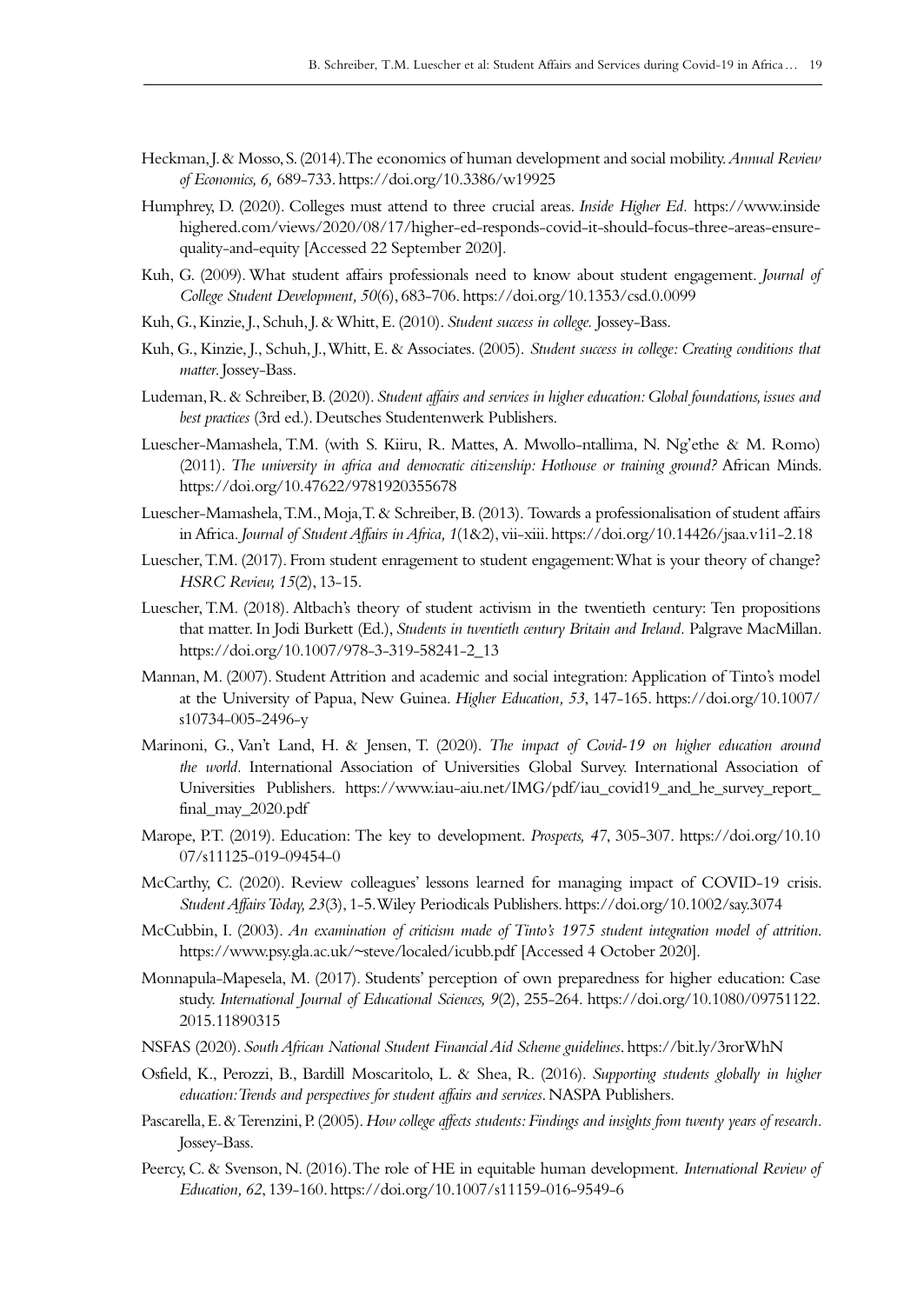- Salganik, M. & Heckathorn, D. (2004). Sampling and estimation in hidden populations using respondentdriven sampling. *Sociological Methodology, 34*(1), 193‑239. [https://doi.org/10.1111/j.0081-1750.20](https://doi.org/10.1111/j.0081-1750.2004.00152.x) 04.00152x
- Schendel, R. & McCowan, T. (2016). Expanding higher education systems in low- and middle-income countries: The challenges of equity and quality. *Higher Education, 72*, 407‑411. [https://doi.org/](https://doi.org/10.1007/s10734-016-0028-6) [10.1007/s10734-016-0028-6](https://doi.org/10.1007/s10734-016-0028-6)
- Schreiber, B. (2013). Using Bernstein's notion of re-contextualising fields to understand the challenges around integration of discursive and formal communities at UWC. Paper presented at the UWC Teaching & Learning Colloquium. Cape Town, 19 July. [http://www.youtube.com/watch?v=9ew](http://www.youtube.com/watch?v=9ewJCd2HcBQ) [JCd2HcBQ](http://www.youtube.com/watch?v=9ewJCd2HcBQ)
- Schreiber, B. (2014). The role of Student Affairs in promoting social justice in South Africa. *Journal of College & Character, 15*(4), 211‑218. <https://doi.org/10.1515/jcc-2014-0026>
- Schreiber, B., Bardill Moscaritolo, L., Perozzi, B. & Luescher, T. (2020). The impossibility of separating learning and development. *University World News*. [https://www.universityworldnews.com/post.php?](https://www.universityworldnews.com/post.php?story=2020090210200929) [story=2020090210200929](https://www.universityworldnews.com/post.php?story=2020090210200929)
- Schreiber, B., Luescher, T. & Moja, T. (2019). Living communities. *Journal of Student Affairs in Africa*, 7(2), v‑vii.<https://doi.org/10.24085/jsaa.v7i2.3820>
- Schreiber, B. & Lewis, J. (2020). Professionalization of student affairs and services around the world: More than a matter of degree(s). In R. Ludeman & B. Schreiber (Eds.), *Student Affairs & Services in Higher Education: Global Foundations, Issues, and Best Practices* (3rd ed., pp.57‑63). Deutsches Studentenwerk Publishers.
- Scott, I. (2009). First-year experience as terrain of failure or platform for development? Critical choices for higher education. In B. Leibowitz, A. van der Merwe & S. van Schalkwyk (Eds.), *Focus on First-Year Success: Perspectives from South Africa and beyond.* African Sun Media. [https://doi.org/10.18](https://doi.org/10.18820/9781920338220/01) [820/9781920338220/01](https://doi.org/10.18820/9781920338220/01)
- Smith, R.A. (2019). Structuring the conversations: Using co-citation networks to trace 60 years of The Journal of College Student Development. *Journal of College Student Development*, 60(6), 695-717. <https://doi.org/10.1353/csd.2019.0063>
- Somerville, K. (2017). *Africa's long road since independence: The many histories of a continent.* Penguin Publishers.
- Strydom, F., Kuh, G. & Loots, S. (Eds.) (2017). *Engaging students: Using evidence to promote student success*. African Sun Media.<https://doi.org/10.18820/9781928424093>
- Swingler, H. (2018, 20 July). Adopt Mbembe's 'pedagogies of presence'. *UCT News.* [https://www.](https://www.news.uct.ac.za/article/-2018-07-20-adopt-mbembes-pedagogies-of-presence-lis-lange) [news.uct.ac.za/article/-2018-07-20-adopt-mbembes-pedagogies-of-presence-lis-lange](https://www.news.uct.ac.za/article/-2018-07-20-adopt-mbembes-pedagogies-of-presence-lis-lange) [Accessed 23 September 2020].
- Tesar, M. (2020). Towards a post-Covid-19 'new normality?': Physical and social distancing, the move to online and higher education. *Policy Futures in Education, 18*(5), 556‑559. [https://doi.org/](https://doi.org/10.1177/1478210320935671) [10.1177/1478210320935671](https://doi.org/10.1177/1478210320935671)
- Tinto, V. (1993). Leaving college: *Rethinking the causes and cures of student attrition* (2nd ed.). University of Chicago Press.<https://doi.org/10.7208/chicago/9780226922461.001.0001>
- Tinto, V. (1997). Classroom as communities: Exploring the educational character of student persistence. *The Journal of Higher Education, 68*(6), 599‑623.<https://doi.org/10.1080/00221546.1997.11779003>
- Tinto, V. (1998). Taking research on student persistence seriously. *Review of Higher Education*, 21(2), 167-177.
- Tinto, V. (2014). Tinto's South Africa lectures. *Journal of Student Affairs in Africa, 2*(2), 5‑28. [https://doi.](https://doi.org/10.14426/jsaa.v2i2.66) [org/10.14426/jsaa.v2i2.66](https://doi.org/10.14426/jsaa.v2i2.66)
- Torres, V., Jones, S. & Renn K. (2019). Student Affairs as a low-consensus field and the evolution of student development theory as foundational knowledge. *Journal of College Student Development, 60*(6), 645‑658.<https://doi.org/10.1353/csd.2019.0060>